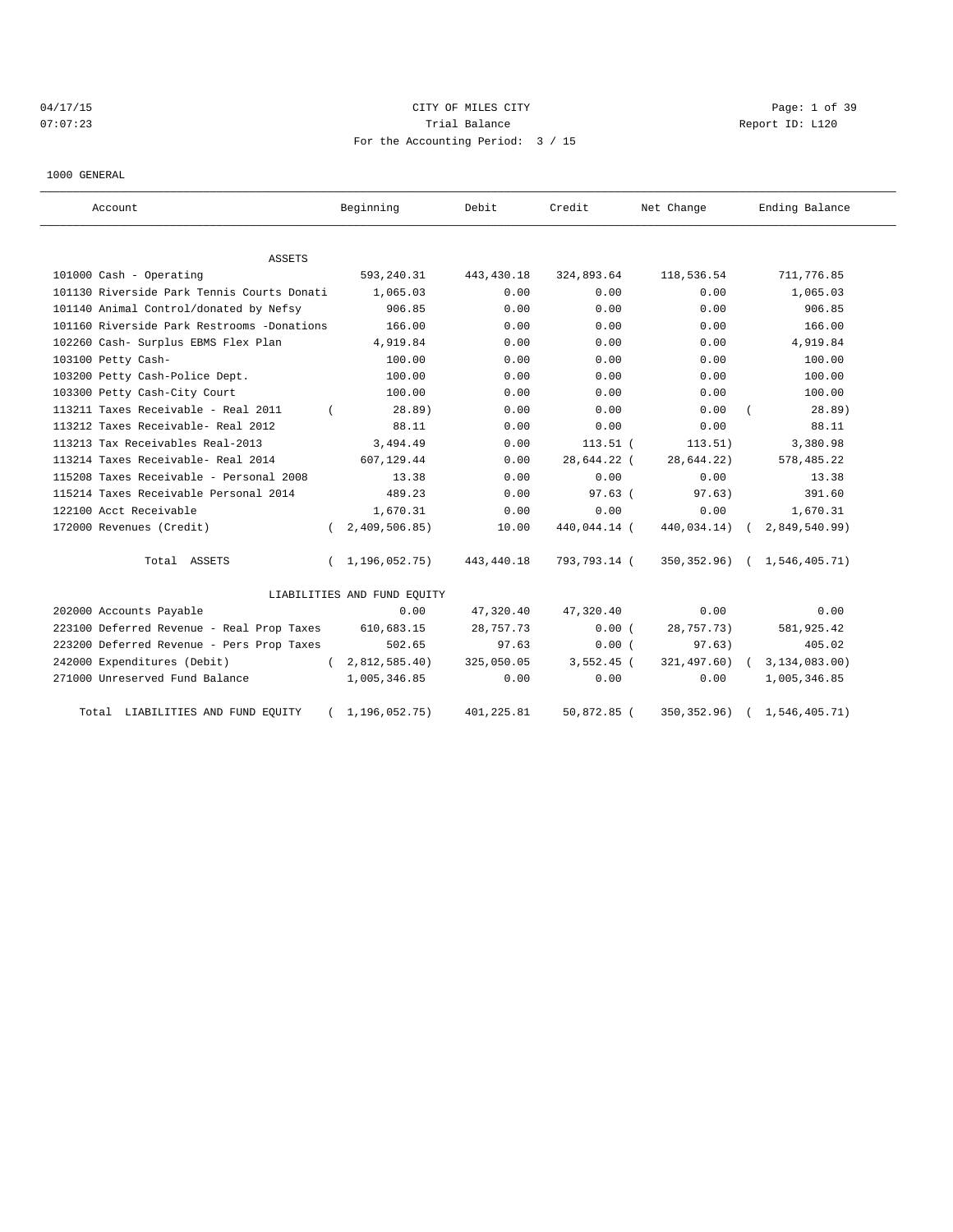#### 04/17/15 CITY OF MILES CITY Page: 2 of 39 07:07:23 Trial Balance Report ID: L120 For the Accounting Period: 3 / 15

#### 2220 LIBRARY

| Account                                    | Beginning                   | Debit     | Credit      | Net Change   | Ending Balance |
|--------------------------------------------|-----------------------------|-----------|-------------|--------------|----------------|
|                                            |                             |           |             |              |                |
| ASSETS                                     |                             |           |             |              |                |
| 101000 Cash - Operating                    | 1,987.66)                   | 24,410.70 | 26,931.55 ( | $2,520.85$ ( | 4,508.51)      |
| 101032 Cash- Library Board of Trustees Mul | 18,935.77                   | 2,502.27  | 0.00        | 2,502.27     | 21,438.04      |
| 103000 Petty Cash                          | 75.00                       | 0.00      | 0.00        | 0.00         | 75.00          |
| 172000 Revenues (Credit)                   | 197,030.79)                 | 0.00      | 26,912.97 ( | 26,912.97) ( | 223,943.76)    |
| Total ASSETS                               | 180,007.68)                 | 26,912.97 | 53,844.52 ( | 26,931.55) ( | 206, 939.23)   |
|                                            | LIABILITIES AND FUND EQUITY |           |             |              |                |
| 202000 Accounts Payable                    | 0.00                        | 3,892.41  | 3,892.41    | 0.00         | 0.00           |
| 242000 Expenditures (Debit)                | 214,218.03)                 | 26,931.55 | 0.00(       | 26,931.55) ( | 241, 149. 58)  |
| 271000 Unreserved Fund Balance             | 34, 210.35                  | 0.00      | 0.00        | 0.00         | 34, 210.35     |
| LIABILITIES AND FUND EQUITY<br>Total       | 180,007.68)                 | 30,823.96 | 3,892.41 (  | 26,931.55) ( | 206,939.23)    |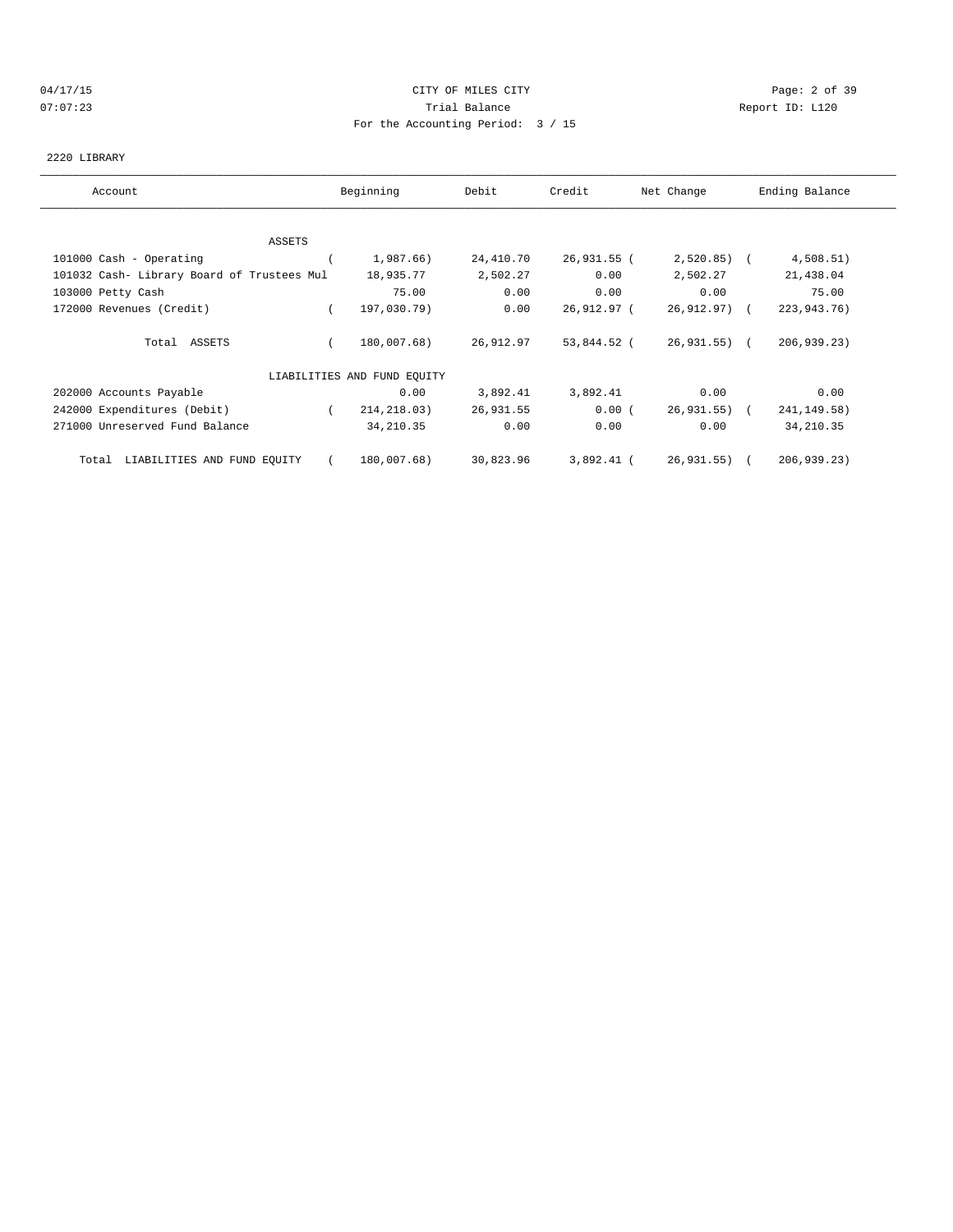| (14) |     | $\prime$ 1 |  |  |
|------|-----|------------|--|--|
|      | . . |            |  |  |

# CITY OF MILES CITY CONTROL CONTROL CONTROL CONTROL CONTROL PAGE: 3 of 39 07:07:23 Trial Balance Report ID: L120 For the Accounting Period: 3 / 15

#### 2260 EMERGENCY DISASTER

| Account                                   | Beginning                   | Debit | Credit   | Net Change | Ending Balance |
|-------------------------------------------|-----------------------------|-------|----------|------------|----------------|
|                                           |                             |       |          |            |                |
| ASSETS                                    |                             |       |          |            |                |
| 101000 Cash - Operating                   | 29.77                       | 0.79  | 0.00     | 0.79       | 30.56          |
| 113211 Taxes Receivable - Real 2011       | 3.46                        | 0.00  | 0.00     | 0.00       | 3.46           |
| 172000 Revenues (Credit)                  | 29.77)                      | 0.00  | $0.79$ ( | $0.79$ (   | 30.56)         |
| Total ASSETS                              | 3.46                        | 0.79  | 0.79     | 0.00       | 3.46           |
|                                           | LIABILITIES AND FUND EQUITY |       |          |            |                |
| 223100 Deferred Revenue - Real Prop Taxes | 3.46                        | 0.00  | 0.00     | 0.00       | 3.46           |
| LIABILITIES AND FUND EOUITY<br>Total      | 3.46                        | 0.00  | 0.00     | 0.00       | 3.46           |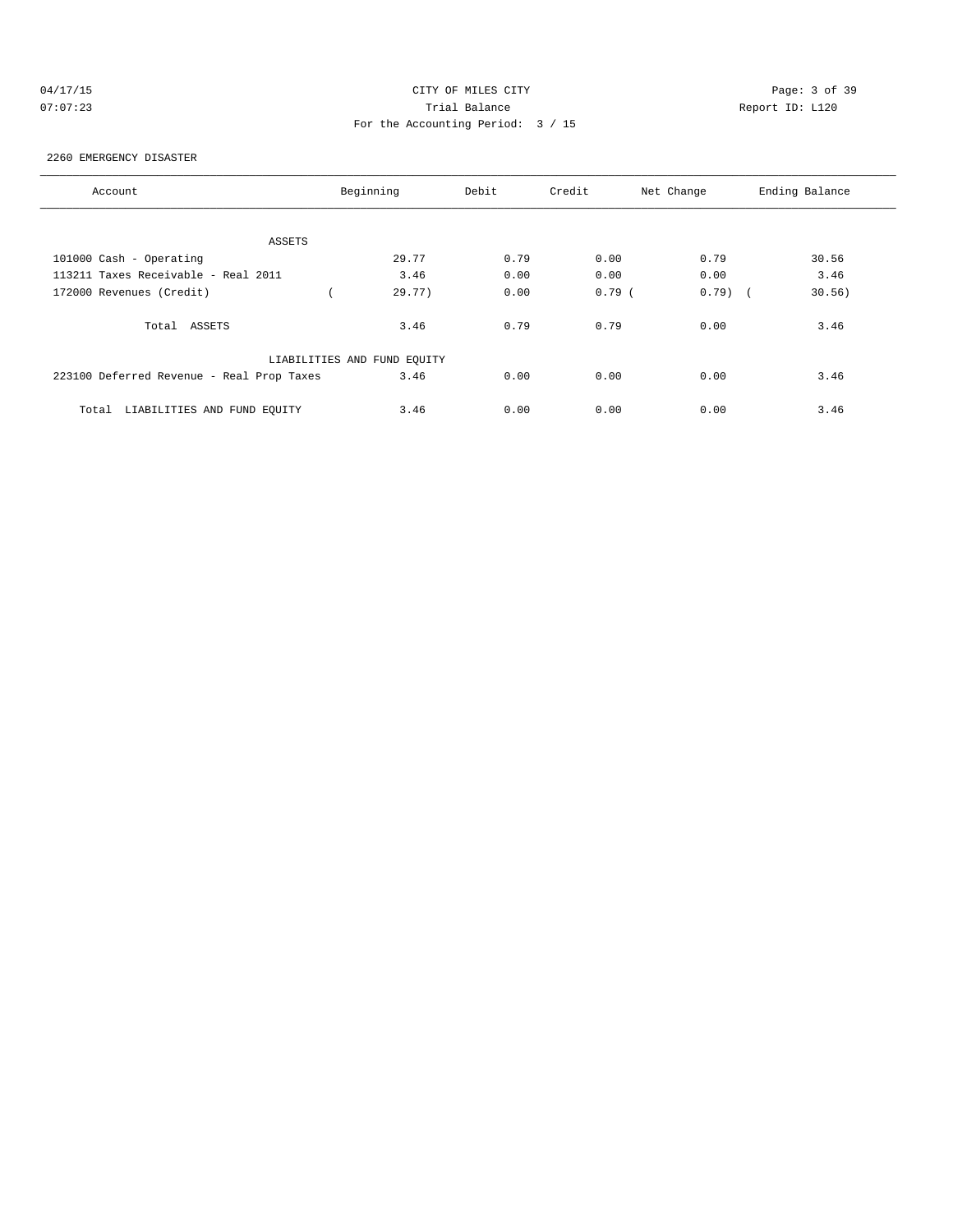# 04/17/15 CITY OF MILES CITY Page: 4 of 39 07:07:23 Trial Balance Report ID: L120 For the Accounting Period: 3 / 15

#### 2270 Health

| Account                              | Beginning                   | Debit    | Credit       | Net Change   | Ending Balance |
|--------------------------------------|-----------------------------|----------|--------------|--------------|----------------|
|                                      |                             |          |              |              |                |
| ASSETS                               |                             |          |              |              |                |
| 101000 Cash - Operating              | 40,081.49                   | 443.50   | 2,752.88 (   | 2,309.38)    | 37,772.11      |
| 172000 Revenues (Credit)             | 53, 133.18)                 | 0.00     | 443.50 (     | $443.50$ (   | 53, 576. 68)   |
| ASSETS<br>Total                      | 13,051.69)                  | 443.50   | $3,196.38$ ( | $2,752.88$ ( | 15,804.57)     |
|                                      | LIABILITIES AND FUND EQUITY |          |              |              |                |
| 202000 Accounts Payable              | 0.00                        | 2,750.00 | 2,750.00     | 0.00         | 0.00           |
| 242000 Expenditures (Debit)          | 24,796.58)                  | 2,752.88 | 0.00(        | 2,752.88     | 27, 549.46)    |
| 271000 Unreserved Fund Balance       | 11,744.89                   | 0.00     | 0.00         | 0.00         | 11,744.89      |
| LIABILITIES AND FUND EQUITY<br>Total | 13,051.69)                  | 5,502.88 | $2,750.00$ ( | 2,752.88)    | 15,804.57)     |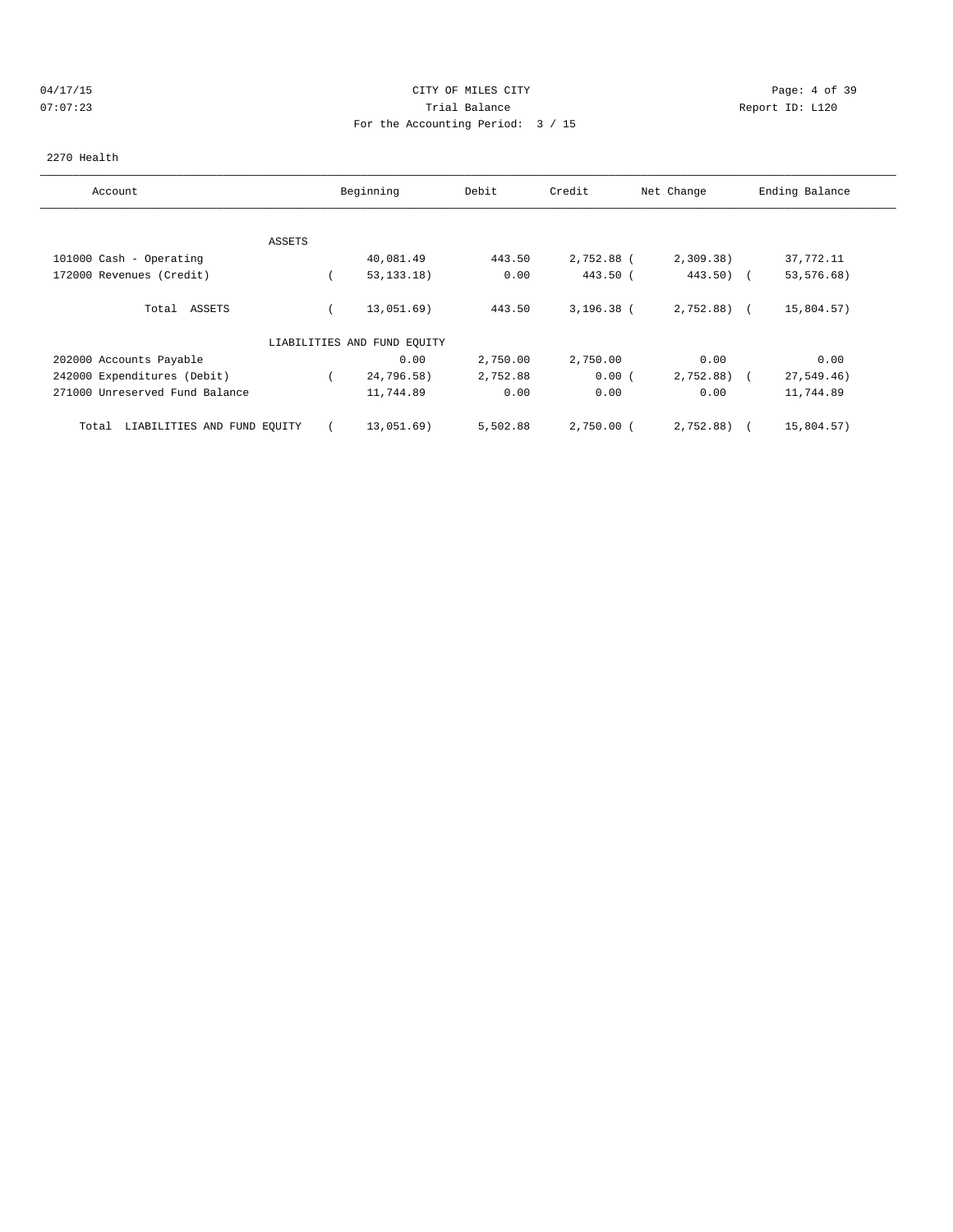| 04/17/15 | CITY OF MILES CITY                | Page: 5 of 39   |
|----------|-----------------------------------|-----------------|
| 07:07:23 | Trial Balance                     | Report ID: L120 |
|          | For the Accounting Period: 3 / 15 |                 |

2350 Local Government/Study Commission

| Account                                   | Beginning                   | Debit  | Credit     | Net Change   | Ending Balance |
|-------------------------------------------|-----------------------------|--------|------------|--------------|----------------|
|                                           |                             |        |            |              |                |
| ASSETS                                    |                             |        |            |              |                |
| 101000 Cash - Operating                   | 1,508.43                    | 137.86 | 0.00       | 137.86       | 1,646.29       |
| 113214 Taxes Receivable- Real 2014        | 2,921.93                    | 0.00   | 137.86 (   | 137.86)      | 2,784.07       |
| 172000 Revenues (Credit)                  | 3, 911.62)                  | 0.00   | 137.86 (   | $137.86$ ) ( | 4,049.48)      |
| Total ASSETS                              | 518.74                      | 137.86 | $275.72$ ( | 137.86)      | 380.88         |
|                                           | LIABILITIES AND FUND EQUITY |        |            |              |                |
| 223100 Deferred Revenue - Real Prop Taxes | 2,921.93                    | 137.86 | 0.00(      | 137.86)      | 2,784.07       |
| 242000 Expenditures (Debit)               | 2,403.19                    | 0.00   | 0.00       | 0.00         | 2,403.19       |
| LIABILITIES AND FUND EQUITY<br>Total      | 518.74                      | 137.86 | 0.00(      | 137.86)      | 380.88         |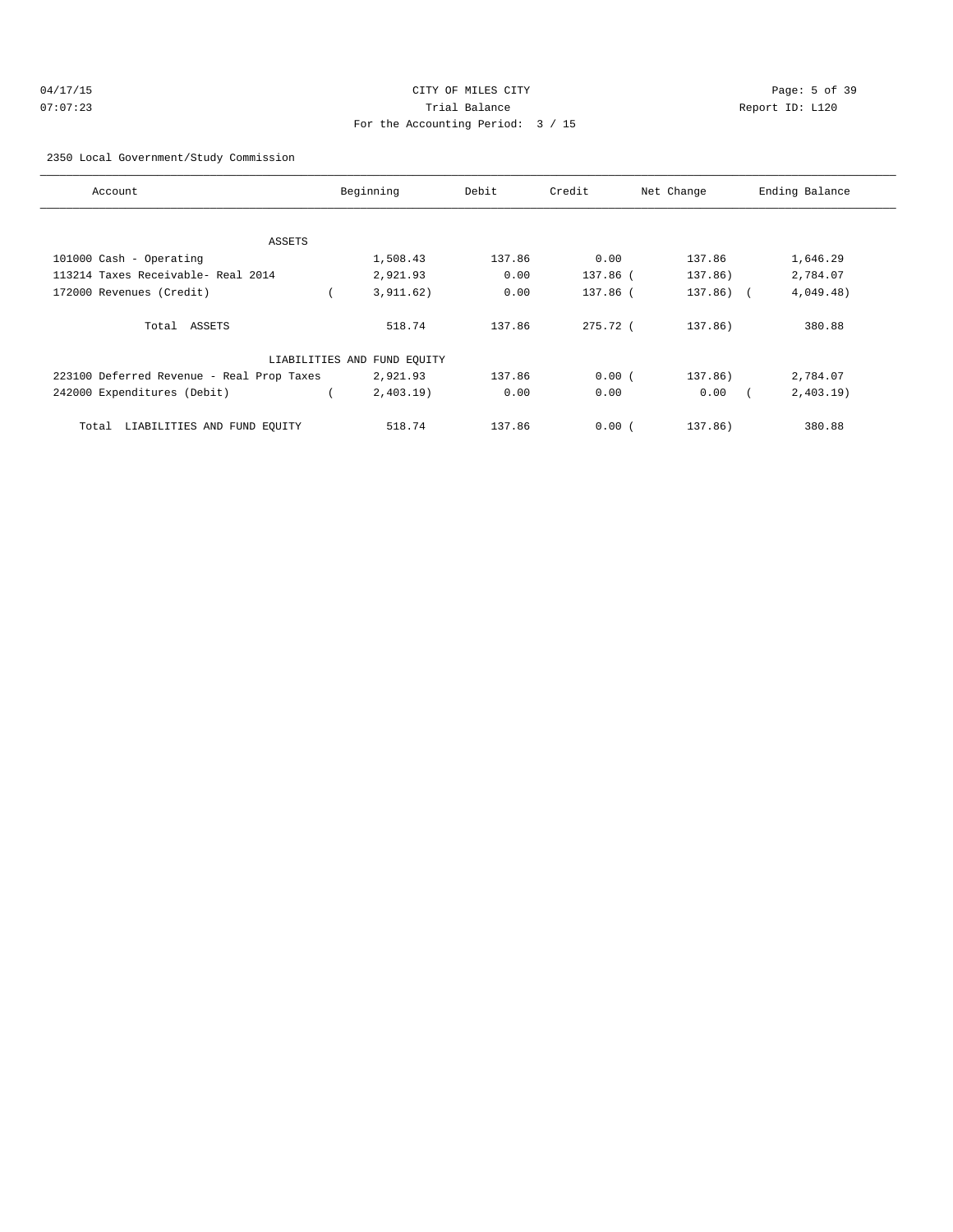#### 04/17/15 CITY OF MILES CITY Page: 6 of 39 07:07:23 Trial Balance Report ID: L120 For the Accounting Period: 3 / 15

2372 Permissive Medical Levy

| Account                                   | Beginning                   | Debit      | Credit       | Net Change     | Ending Balance |
|-------------------------------------------|-----------------------------|------------|--------------|----------------|----------------|
|                                           |                             |            |              |                |                |
| ASSETS                                    |                             |            |              |                |                |
| 101000 Cash - Operating                   | 16,478.99                   | 3,166.68   | 0.00         | 3,166.68       | 19,645.67      |
| 113211 Taxes Receivable - Real 2011       | 5.80)                       | 0.00       | 0.00         | 0.00           | 5.80)          |
| 113212 Taxes Receivable- Real 2012        | 8.77                        | 0.00       | 0.00         | 0.00           | 8.77           |
| 113213 Tax Receivables Real-2013          | 345.92                      | 0.00       | $11.24$ (    | 11.24)         | 334.68         |
| 113214 Taxes Receivable- Real 2014        | 66,617.69                   | 0.00       | $3,143.01$ ( | 3, 143.01)     | 63, 474.68     |
| 115214 Taxes Receivable Personal 2014     | 48.41                       | 0.00       | $9.66$ (     | 9.66           | 38.75          |
| 172000 Revenues (Credit)                  | 93,130.09)                  | 0.00       | $3,166.68$ ( | $3,166.68$ ) ( | 96,296.77)     |
| Total ASSETS                              | 9,636.11)                   | 3,166.68   | $6,330.59$ ( | $3,163.91$ (   | 12,800.02)     |
|                                           | LIABILITIES AND FUND EQUITY |            |              |                |                |
| 223100 Deferred Revenue - Real Prop Taxes | 66,966.55                   | 3, 154. 25 | 0.00(        | 3.154.25       | 63,812.30      |
| 223200 Deferred Revenue - Pers Prop Taxes | 45.81                       | 9.66       | 0.00(        | 9.66)          | 36.15          |
| 242000 Expenditures (Debit)               | 81,032.00)                  | 0.00       | 0.00         | 0.00           | 81,032.00)     |
| 271000 Unreserved Fund Balance            | 4,383.53                    | 0.00       | 0.00         | 0.00           | 4,383.53       |
| LIABILITIES AND FUND EQUITY<br>Total      | 9.636.11)                   | 3, 163, 91 | 0.00(        | $3.163.91$ (   | 12,800.02)     |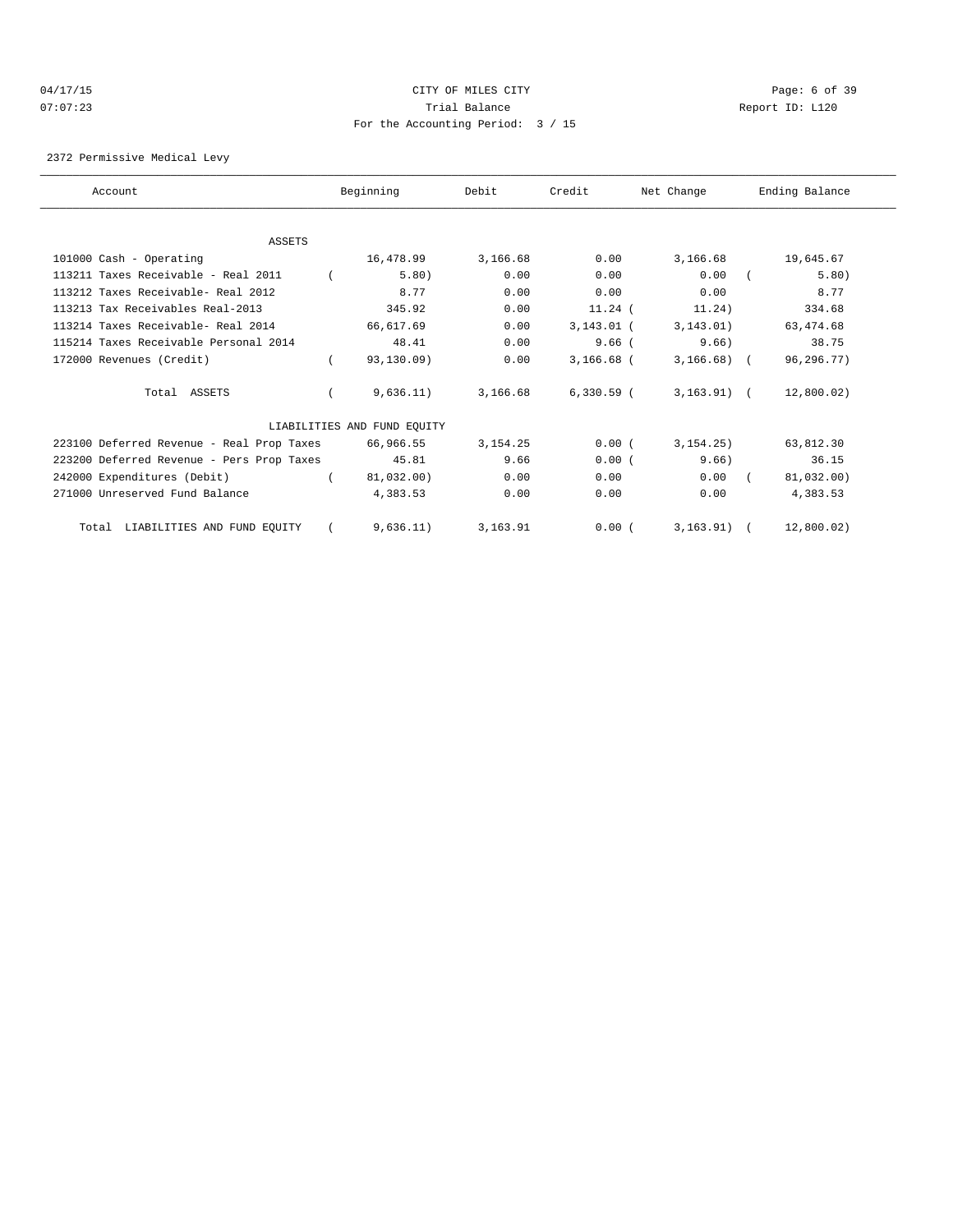# 04/17/15 CITY OF MILES CITY Page: 7 of 39 07:07:23 Trial Balance Report ID: L120 For the Accounting Period: 3 / 15

2394 BUILDING CODE ENFORCEMENT

| Account                              |        | Beginning                   | Debit      | Credit       | Net Change    | Ending Balance |
|--------------------------------------|--------|-----------------------------|------------|--------------|---------------|----------------|
|                                      |        |                             |            |              |               |                |
|                                      | ASSETS |                             |            |              |               |                |
| 101000 Cash - Operating              |        | 106,663.70                  | 3, 315. 15 | 3,050.07     | 265.08        | 106,928.78     |
| 172000 Revenues (Credit)             |        | 31, 125.21)                 | 0.00       | $3,315.15$ ( | $3,315.15)$ ( | 34,440.36)     |
| Total ASSETS                         |        | 75,538.49                   | 3, 315. 15 | $6,365.22$ ( | 3,050.07)     | 72,488.42      |
|                                      |        | LIABILITIES AND FUND EOUITY |            |              |               |                |
| 202000 Accounts Payable              |        | 0.00                        | 1,628.35   | 1,628.35     | 0.00          | 0.00           |
| 242000 Expenditures (Debit)          |        | 42,813.25)                  | 3,050.07   | 0.00(        | $3,050.07$ (  | 45,863.32)     |
| 271000 Unreserved Fund Balance       |        | 118, 351.74                 | 0.00       | 0.00         | 0.00          | 118,351.74     |
| LIABILITIES AND FUND EQUITY<br>Total |        | 75,538.49                   | 4,678.42   | $1,628.35$ ( | 3,050.07)     | 72,488.42      |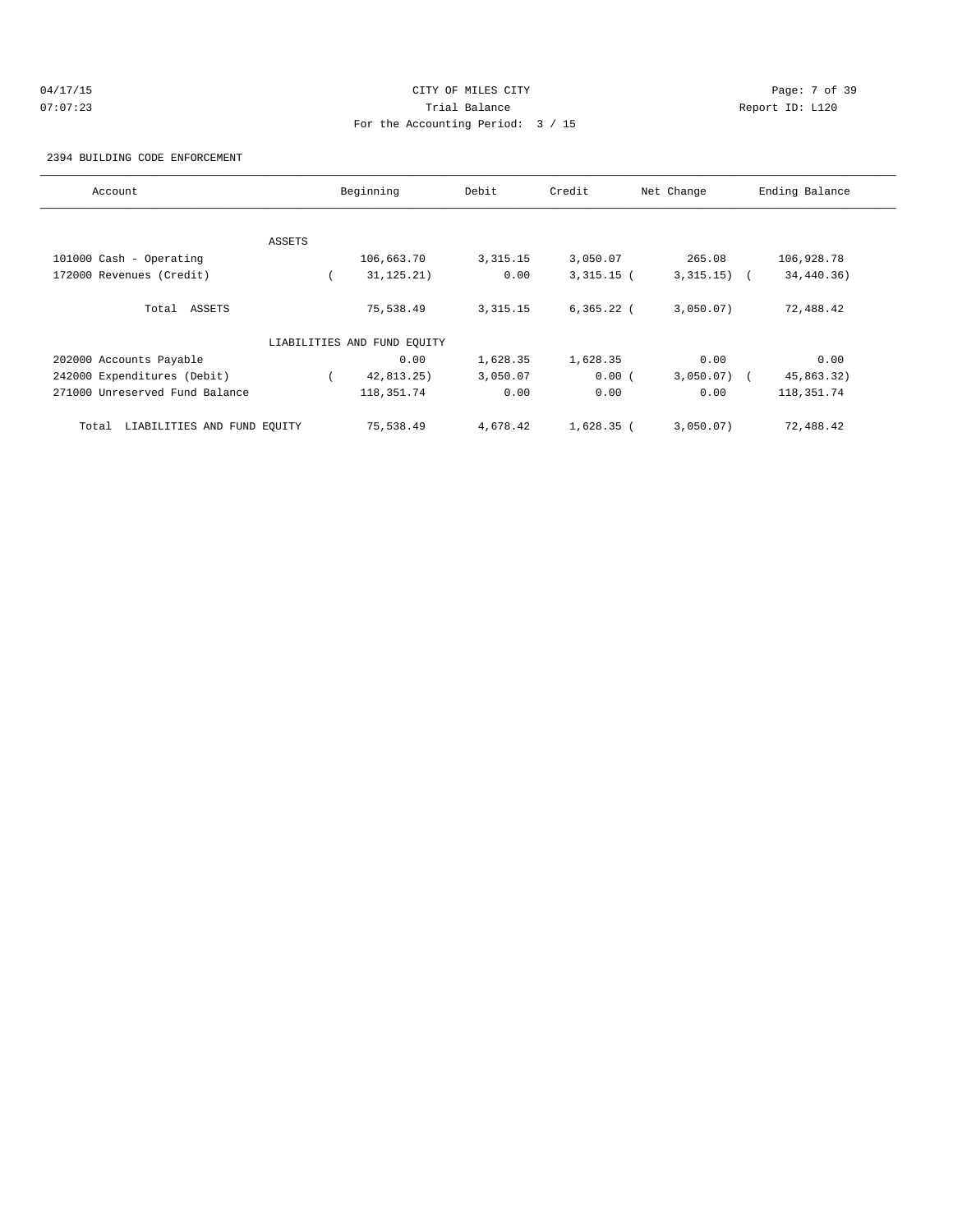# 04/17/15 CITY OF MILES CITY Page: 8 of 39 07:07:23 Trial Balance Report ID: L120 For the Accounting Period: 3 / 15

2400 LTG M D#165-(Gen City)

| Account                                    | Beginning                   | Debit     | Credit      | Net Change   | Ending Balance |
|--------------------------------------------|-----------------------------|-----------|-------------|--------------|----------------|
| ASSETS                                     |                             |           |             |              |                |
| 101000 Cash - Operating                    | 49,456.03                   | 4,532.48  | 15,158.41 ( | 10,625.93)   | 38,830.10      |
| 118120 Special Assessments Receivable 2012 | 124.68                      | 0.00      | 0.00        | 0.00         | 124.68         |
| 118130 Special Assessments Receivable 2013 | 1,039.23                    | 0.00      | 67.27 (     | 67.27)       | 971.96         |
| 118140 Special Assessments Receivables-201 | 64, 142. 46                 | 0.00      | 4,438.47 (  | 4,438.47)    | 59,703.99      |
| 172000 Revenues (Credit)                   | 104,084.02)                 | 0.00      | 4,532.48 (  | $4,532.48$ ( | 108,616.50)    |
| Total ASSETS                               | 10,678.38                   | 4,532.48  | 24,196.63 ( | 19,664.15) ( | 8,985.77)      |
|                                            | LIABILITIES AND FUND EQUITY |           |             |              |                |
| 202000 Accounts Payable                    | 0.00                        | 15,158.41 | 15,158.41   | 0.00         | 0.00           |
| 223000 Deferred Revenue/Uncollected Taxes  | 65,307.73                   | 4,505.74  | 0.00(       | 4,505.74)    | 60,801.99      |
| 242000 Expenditures (Debit)                | 100,034.55)<br>$\sqrt{2}$   | 15,158.41 | 0.00(       | 15,158.41) ( | 115, 192.96)   |
| 271000 Unreserved Fund Balance             | 45,405.20                   | 0.00      | 0.00        | 0.00         | 45,405.20      |
| Total LIABILITIES AND FUND EQUITY          | 10,678.38                   | 34,822.56 | 15,158.41 ( | 19,664.15) ( | 8,985.77)      |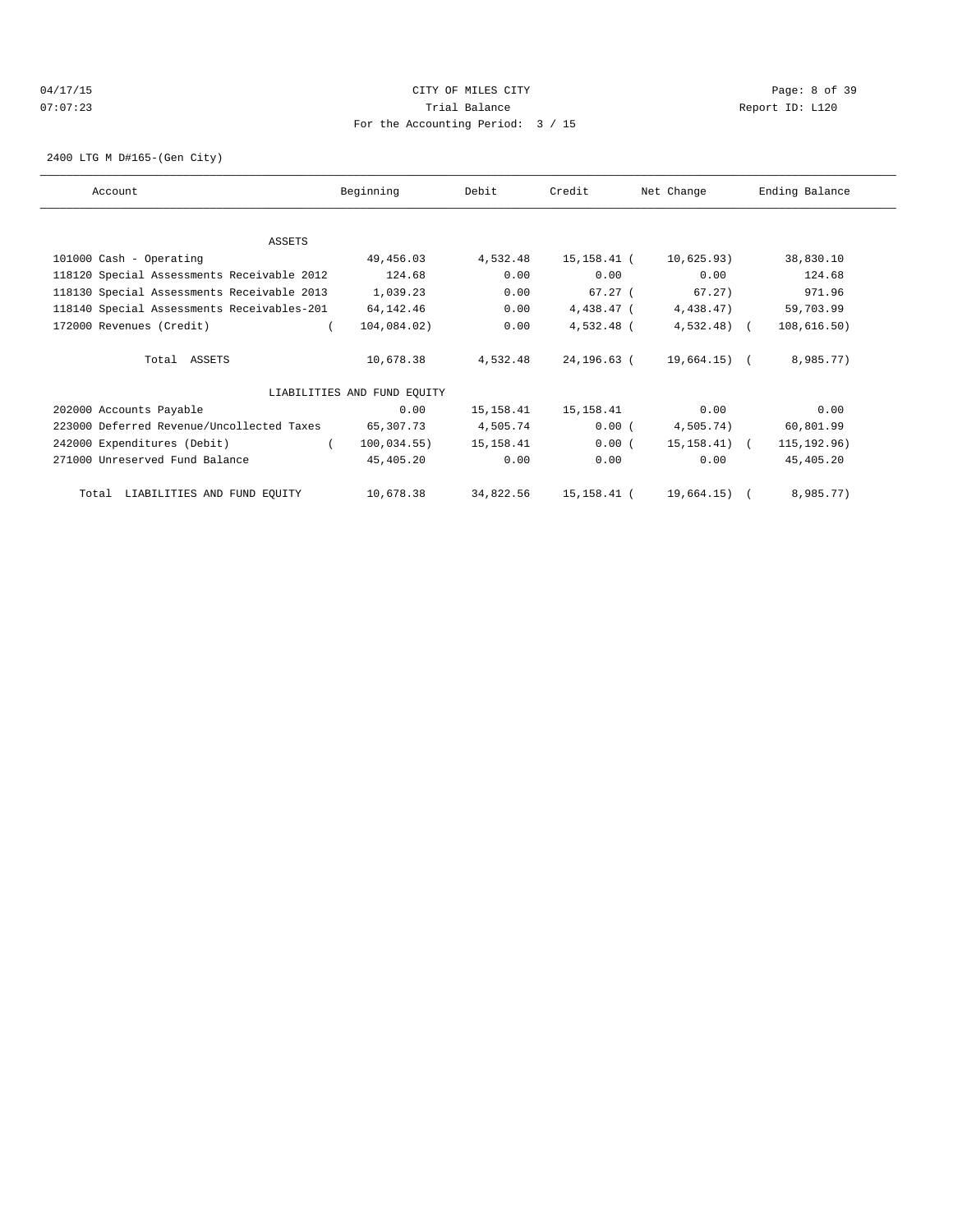# 04/17/15 Page: 9 of 39 07:07:23 Trial Balance Report ID: L120 For the Accounting Period: 3 / 15

2420 LTG M D#167-(MilesAddn Etc)

| Account                                    | Beginning                   | Debit    | Credit       | Net Change   | Ending Balance |
|--------------------------------------------|-----------------------------|----------|--------------|--------------|----------------|
|                                            |                             |          |              |              |                |
| ASSETS                                     |                             |          |              |              |                |
| 101000 Cash - Operating                    | 10,839.43                   | 243.59   | $2,615.21$ ( | 2,371.62)    | 8,467.81       |
| 118130 Special Assessments Receivable 2013 | 168.45                      | 0.00     | 0.00         | 0.00         | 168.45         |
| 118140 Special Assessments Receivables-201 | 12,625.69                   | 0.00     | 241.17 (     | 241.17)      | 12,384.52      |
| 172000 Revenues (Credit)                   | 21, 462.15)                 | 0.00     | $243.59$ (   | $243.59$ (   | 21,705.74)     |
| Total ASSETS                               | 2,171.42                    | 243.59   | 3,099.97 (   | $2,856.38$ ( | 684.96)        |
|                                            | LIABILITIES AND FUND EQUITY |          |              |              |                |
| 202000 Accounts Payable                    | 0.00                        | 2,615.21 | 2,615.21     | 0.00         | 0.00           |
| 223000 Deferred Revenue/Uncollected Taxes  | 12,794.14                   | 241.17   | 0.00(        | 241.17)      | 12,552.97      |
| 242000 Expenditures (Debit)                | 20,479.44)                  | 2,615.21 | 0.00(        | 2,615.21)    | 23,094.65)     |
| 271000 Unreserved Fund Balance             | 9,856.72                    | 0.00     | 0.00         | 0.00         | 9,856.72       |
| LIABILITIES AND FUND EQUITY<br>Total       | 2,171.42                    | 5,471.59 | $2,615.21$ ( | 2,856.38)    | 684.96)        |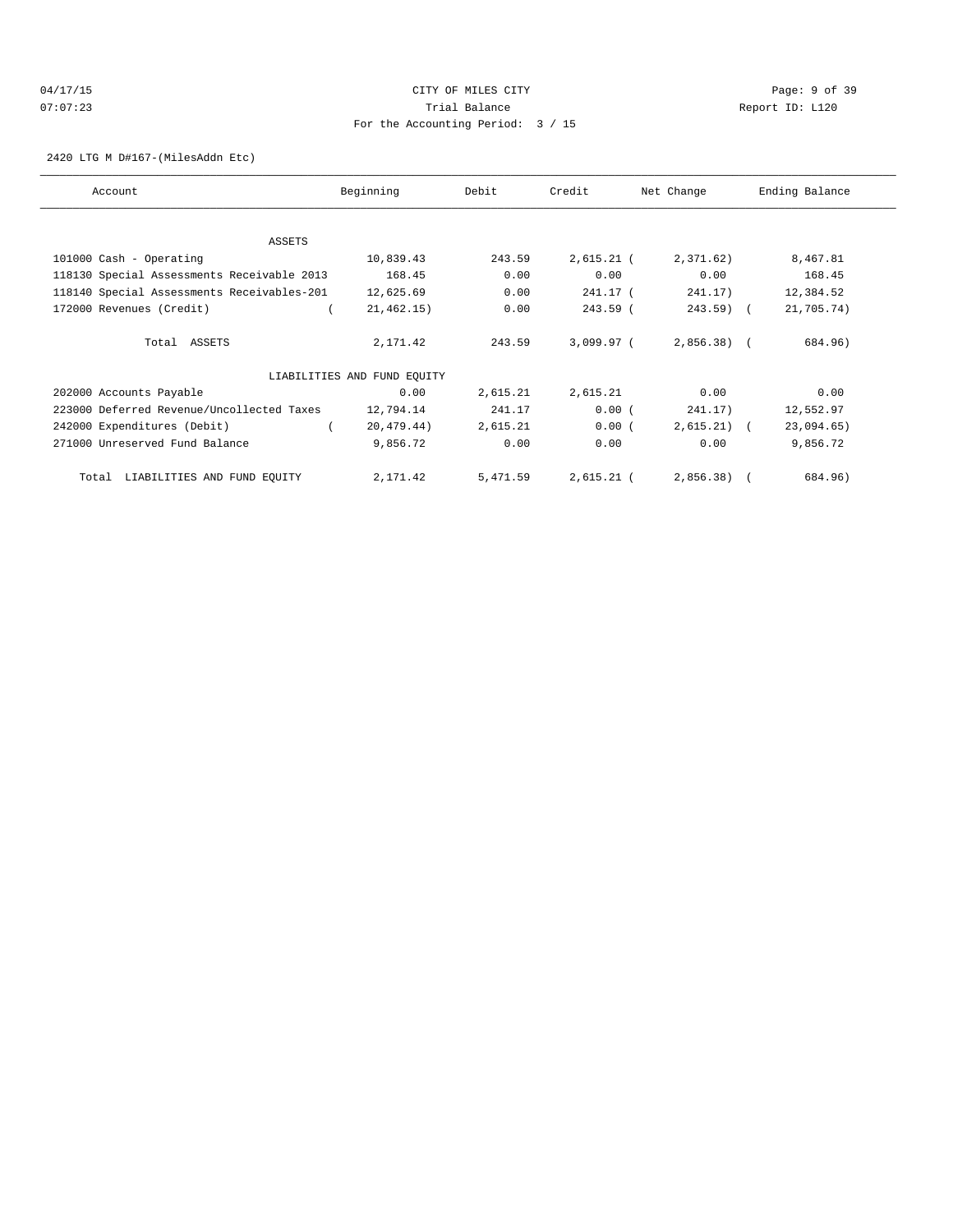# 04/17/15 Page: 10 of 39 07:07:23 Trial Balance Report ID: L120 For the Accounting Period: 3 / 15

2430 LTG M D#171-(Balsam Est)

| Account                                    | Beginning                   | Debit  | Credit   | Net Change   | Ending Balance |
|--------------------------------------------|-----------------------------|--------|----------|--------------|----------------|
|                                            |                             |        |          |              |                |
| ASSETS                                     |                             |        |          |              |                |
| 101000 Cash - Operating                    | 1,528.35                    | 0.26   | 137.58 ( | 137.32)      | 1,391.03       |
| 118140 Special Assessments Receivables-201 | 1,717.72                    | 0.00   | 0.00     | 0.00         | 1,717.72       |
| 172000 Revenues (Credit)                   | 2,371.70)                   | 0.00   | $0.26$ ( | $0.26)$ (    | 2,371.96)      |
| Total ASSETS                               | 874.37                      | 0.26   | 137.84 ( | $137.58$ )   | 736.79         |
|                                            | LIABILITIES AND FUND EQUITY |        |          |              |                |
| 202000 Accounts Payable                    | 0.00                        | 137.58 | 137.58   | 0.00         | 0.00           |
| 223000 Deferred Revenue/Uncollected Taxes  | 1,717.72                    | 0.00   | 0.00     | 0.00         | 1,717.72       |
| 242000 Expenditures (Debit)                | 1,996.64)                   | 137.58 | 0.00(    | $137.58$ ) ( | 2,134.22)      |
| 271000 Unreserved Fund Balance             | 1,153.29                    | 0.00   | 0.00     | 0.00         | 1,153.29       |
| LIABILITIES AND FUND EQUITY<br>Total       | 874.37                      | 275.16 | 137.58 ( | 137.58)      | 736.79         |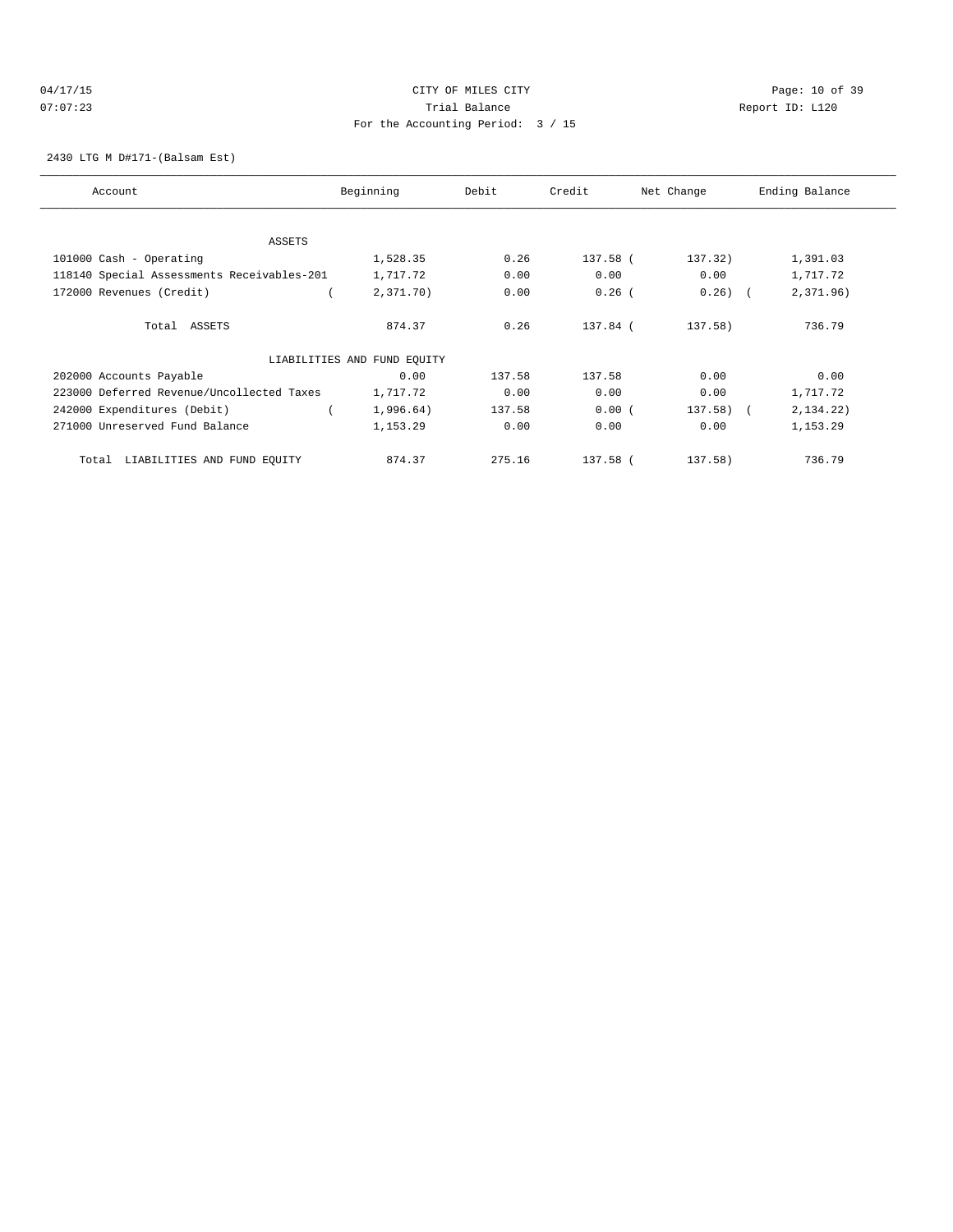# 04/17/15 Page: 11 of 39 07:07:23 Trial Balance Report ID: L120 For the Accounting Period: 3 / 15

2440 LTG M D#172-(Main Str)

| Account                                    | Beginning                   | Debit    | Credit     | Net Change   | Ending Balance |
|--------------------------------------------|-----------------------------|----------|------------|--------------|----------------|
|                                            |                             |          |            |              |                |
| ASSETS                                     | 6,149.95                    | 98.33    | 2,587.94 ( | 2,489.61)    | 3,660.34       |
| 101000 Cash - Operating                    |                             |          |            |              |                |
| 118140 Special Assessments Receivables-201 | 7,379.33                    | 0.00     | $97.05$ (  | 97.05)       | 7,282.28       |
| 172000 Revenues (Credit)                   | $12,756.55$ )               | 0.00     | 98.33(     | $98.33)$ (   | 12,854.88)     |
| Total ASSETS                               | 772.73                      | 98.33    | 2,783.32 ( | $2,684.99$ ( | 1,912.26)      |
|                                            | LIABILITIES AND FUND EQUITY |          |            |              |                |
| 202000 Accounts Payable                    | 0.00                        | 2,587.94 | 2,587.94   | 0.00         | 0.00           |
| 223000 Deferred Revenue/Uncollected Taxes  | 7,379.33                    | 97.05    | 0.00(      | 97.05)       | 7,282.28       |
| 242000 Expenditures (Debit)                | 10, 516.88)                 | 2,587.94 | 0.00(      | $2,587.94$ ( | 13, 104.82)    |
| 271000 Unreserved Fund Balance             | 3,910.28                    | 0.00     | 0.00       | 0.00         | 3,910.28       |
| LIABILITIES AND FUND EQUITY<br>Total       | 772.73                      | 5,272.93 | 2,587.94 ( | $2,684.99$ ( | 1,912.26)      |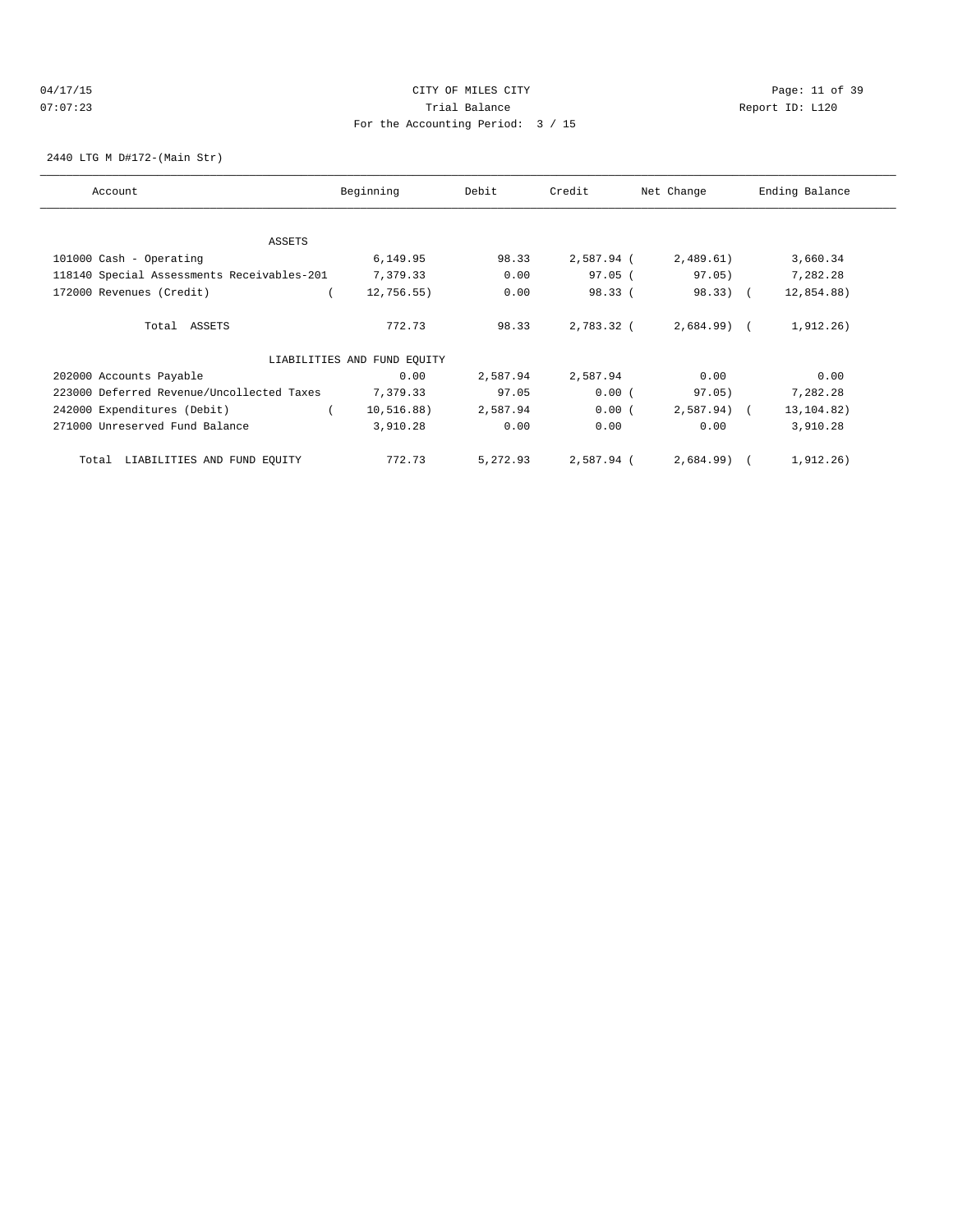# 04/17/15 Page: 12 of 39 07:07:23 Trial Balance Report ID: L120 For the Accounting Period: 3 / 15

2450 LTG M D#195-(SG-Trico)

| Account                                    | Beginning                   | Debit  | Credit     | Net Change  | Ending Balance |
|--------------------------------------------|-----------------------------|--------|------------|-------------|----------------|
|                                            |                             |        |            |             |                |
| ASSETS                                     | 1,476.14                    | 57.88  | $401.84$ ( | 343.96)     | 1,132.18       |
| 101000 Cash - Operating                    |                             |        |            |             |                |
| 118120 Special Assessments Receivable 2012 | 254.88                      | 0.00   | 0.00       | 0.00        | 254.88         |
| 118140 Special Assessments Receivables-201 | 3,179.29                    | 0.00   | $57.49$ (  | 57.49)      | 3,121.80       |
| 172000 Revenues (Credit)                   | 3,875.98)                   | 0.00   | 57.88 (    | $57.88$ (   | 3,933.86)      |
| Total ASSETS                               | 1,034.33                    | 57.88  | $517.21$ ( | 459.33)     | 575.00         |
|                                            | LIABILITIES AND FUND EQUITY |        |            |             |                |
| 202000 Accounts Payable                    | 0.00                        | 401.84 | 401.84     | 0.00        | 0.00           |
| 223000 Deferred Revenue/Uncollected Taxes  | 3,434.17                    | 57.49  | 0.00(      | 57.49)      | 3,376.68       |
| 242000 Expenditures (Debit)                | 4, 214.72)                  | 401.84 | 0.00(      | $401.84)$ ( | 4,616.56)      |
| 271000 Unreserved Fund Balance             | 1,814.88                    | 0.00   | 0.00       | 0.00        | 1,814.88       |
| LIABILITIES AND FUND EQUITY<br>Total       | 1,034.33                    | 861.17 | 401.84 (   | 459.33)     | 575.00         |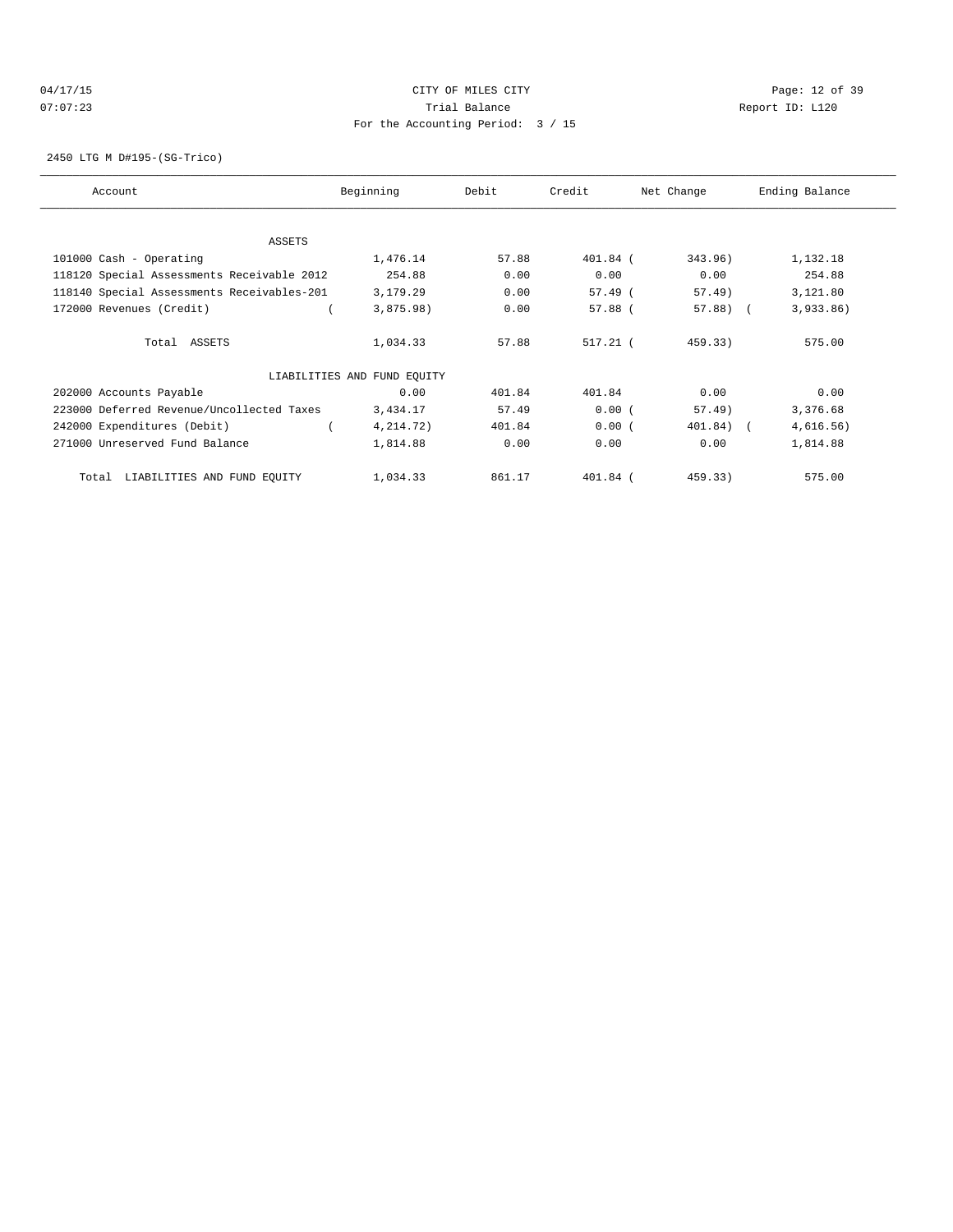# 04/17/15 Page: 13 of 39 07:07:23 Trial Balance Report ID: L120 For the Accounting Period: 3 / 15

2470 LTG M D#202-(SG-MDU&NV)

| Account                                    | Beginning                   | Debit    | Credit    | Net Change  | Ending Balance |
|--------------------------------------------|-----------------------------|----------|-----------|-------------|----------------|
|                                            |                             |          |           |             |                |
| ASSETS                                     |                             |          |           |             |                |
| 101000 Cash - Operating                    | 2,364.04                    | 29.86    | 597.89 (  | 568.03)     | 1,796.01       |
| 118140 Special Assessments Receivables-201 | 3,274.52                    | 0.00     | 29.39(    | 29.39)      | 3, 245. 13     |
| 172000 Revenues (Credit)                   | 4,643.63)                   | 0.00     | $29.86$ ( | $29.86$ ) ( | 4,673.49       |
| Total ASSETS                               | 994.93                      | 29.86    | 657.14 (  | 627.28)     | 367.65         |
|                                            | LIABILITIES AND FUND EQUITY |          |           |             |                |
| 202000 Accounts Payable                    | 0.00                        | 597.89   | 597.89    | 0.00        | 0.00           |
| 223000 Deferred Revenue/Uncollected Taxes  | 3,274.52                    | 29.39    | 0.00(     | 29.39)      | 3, 245. 13     |
| 242000 Expenditures (Debit)                | 4,984.38)                   | 597.89   | 0.00(     | 597.89) (   | 5,582.27)      |
| 271000 Unreserved Fund Balance             | 2,704.79                    | 0.00     | 0.00      | 0.00        | 2,704.79       |
| LIABILITIES AND FUND EQUITY<br>Total       | 994.93                      | 1,225.17 | 597.89 (  | 627.28)     | 367.65         |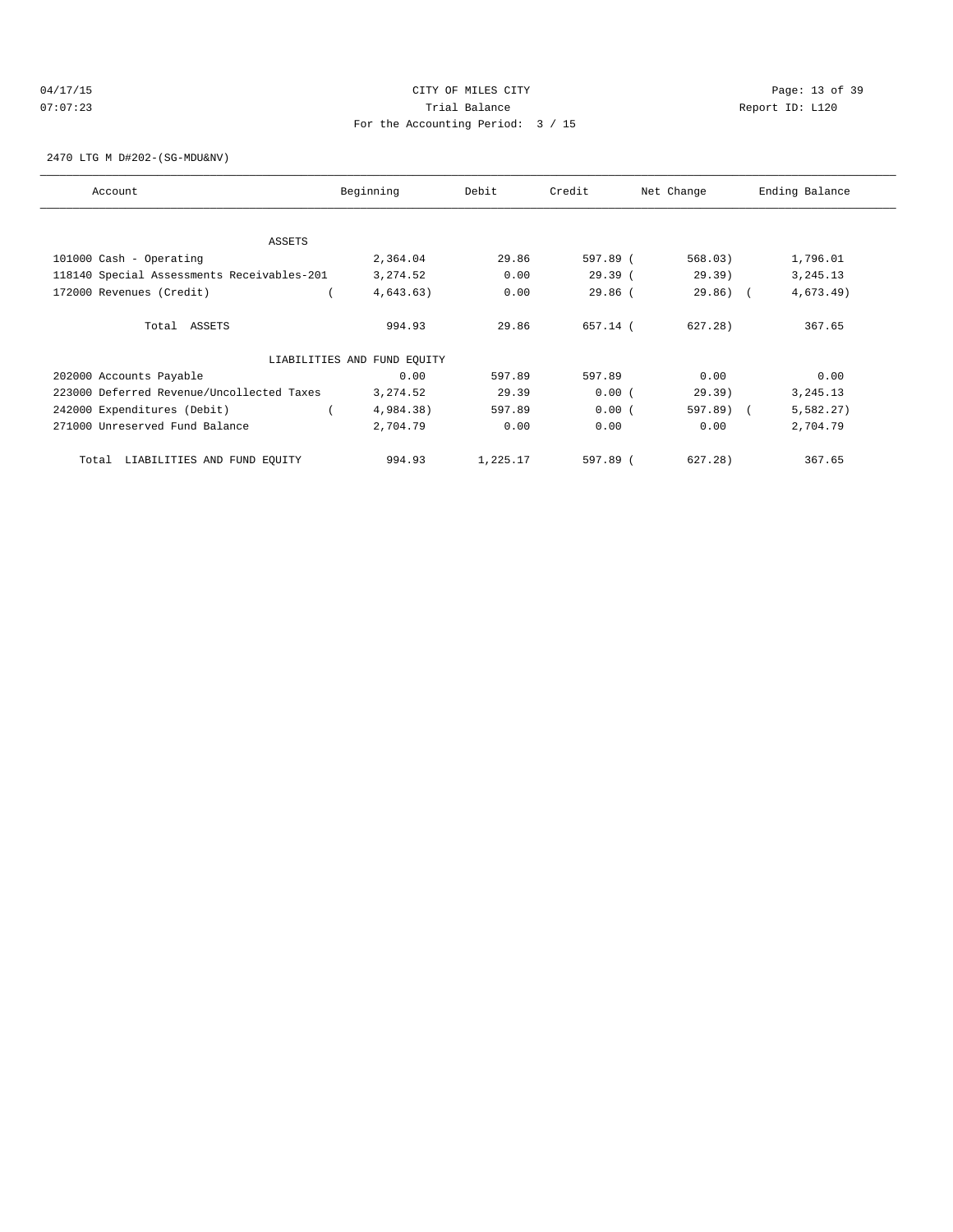#### 04/17/15 Page: 14 of 39 07:07:23 Trial Balance Report ID: L120 For the Accounting Period: 3 / 15

#### 2480 LTG M M#173-(Milestown Estates)

| Account                                    | Beginning                   | Debit  | Credit     | Net Change   | Ending Balance |
|--------------------------------------------|-----------------------------|--------|------------|--------------|----------------|
|                                            |                             |        |            |              |                |
| ASSETS                                     |                             |        |            |              |                |
| 101000 Cash - Operating                    | 1,478.37                    | 0.25   | 106.97(    | 106.72)      | 1,371.65       |
| 118140 Special Assessments Receivables-201 | 383.64                      | 0.00   | 0.00       | 0.00         | 383.64         |
| 172000 Revenues (Credit)                   | 1,349.79)                   | 0.00   | 0.25(      | $0.25)$ (    | 1,350.04)      |
| Total ASSETS                               | 512.22                      | 0.25   | $107.22$ ( | 106.97)      | 405.25         |
|                                            | LIABILITIES AND FUND EQUITY |        |            |              |                |
| 202000 Accounts Payable                    | 0.00                        | 106.97 | 106.97     | 0.00         | 0.00           |
| 223000 Deferred Revenue/Uncollected Taxes  | 383.64                      | 0.00   | 0.00       | 0.00         | 383.64         |
| 242000 Expenditures (Debit)                | 1, 111.44)                  | 106.97 | 0.00(      | $106.97$ ) ( | 1, 218.41)     |
| 271000 Unreserved Fund Balance             | 1,240.02                    | 0.00   | 0.00       | 0.00         | 1,240.02       |
| LIABILITIES AND FUND EQUITY<br>Total       | 512.22                      | 213.94 | $106.97-1$ | 106.97)      | 405.25         |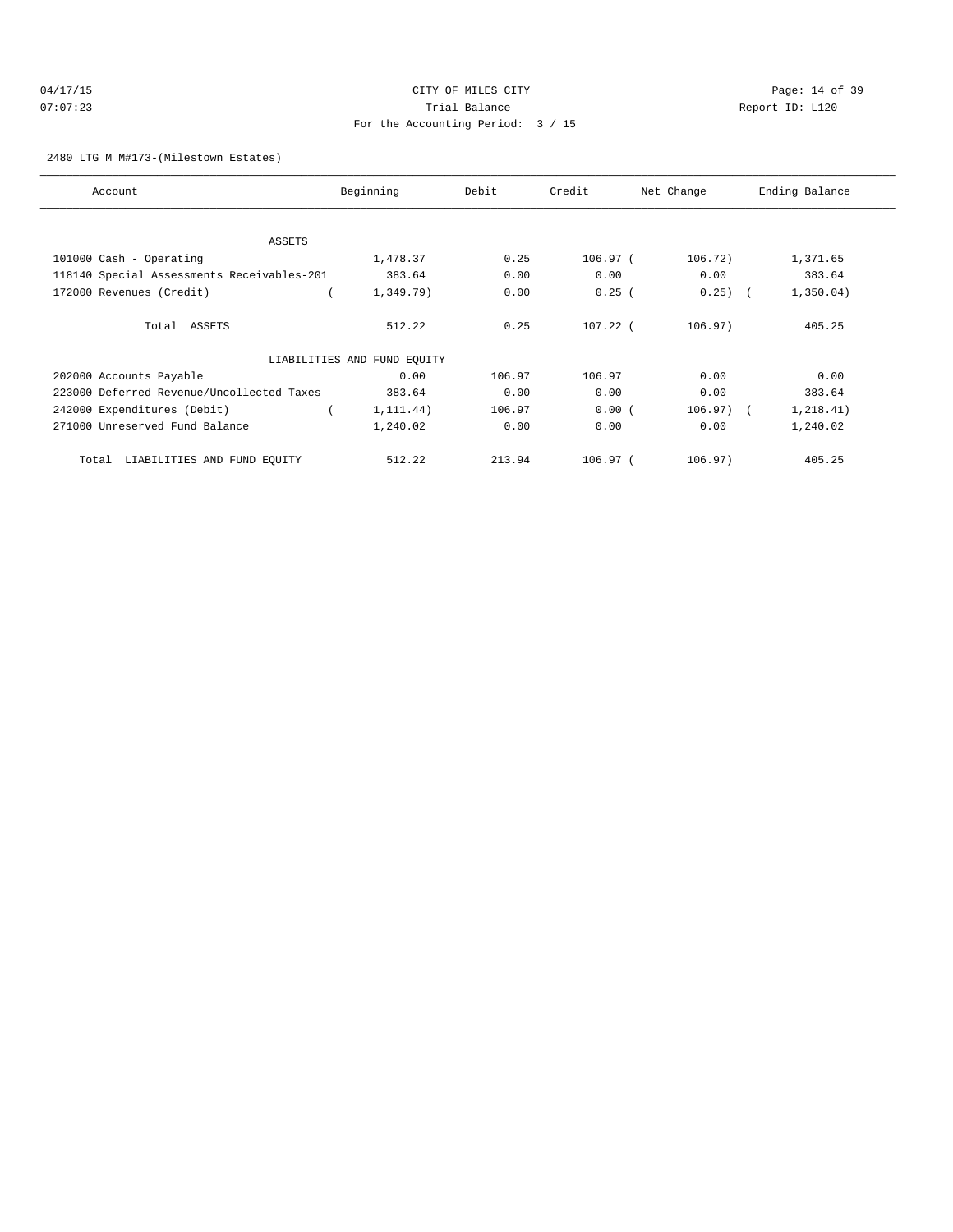# 04/17/15 Page: 15 of 39 07:07:23 Trial Balance Report ID: L120 For the Accounting Period: 3 / 15

2510 STR MAINT DIST #204

| Account                                    | Beginning                   | Debit      | Credit       | Net Change      | Ending Balance |
|--------------------------------------------|-----------------------------|------------|--------------|-----------------|----------------|
|                                            |                             |            |              |                 |                |
| ASSETS                                     |                             |            |              |                 |                |
| 101000 Cash - Operating                    | 398, 316. 31                | 24,015.34  | 65,099.34 (  | 41,084.00)      | 357, 232.31    |
| 118120 Special Assessments Receivable 2012 | 1,192.52                    | 0.00       | 0.00         | 0.00            | 1,192.52       |
| 118130 Special Assessments Receivable 2013 | 4,123.31                    | 0.00       | 54.06 (      | 54.06)          | 4,069.25       |
| 118140 Special Assessments Receivables-201 | 386,582.29                  | 0.00       | 23,780.71 (  | 23,780.71)      | 362,801.58     |
| 172000 Revenues (Credit)                   | 595,074.24)                 | 0.00       | 23,966.56 (  | $23,966.56$ ) ( | 619,040.80)    |
| Total ASSETS                               | 195,140.19                  | 24,015.34  | 112,900.67 ( | 88,885.33)      | 106,254.86     |
|                                            | LIABILITIES AND FUND EQUITY |            |              |                 |                |
| 202000 Accounts Payable                    | 0.00                        | 28,780.23  | 28,780.23    | 0.00            | 0.00           |
| 223000 Deferred Revenue/Uncollected Taxes  | 391,898.13                  | 23,834.77  | 0.00(        | 23,834.77)      | 368,063.36     |
| 242000 Expenditures (Debit)                | 478, 154.52)                | 65,099.34  | 48.78 (      | 65,050.56) (    | 543,205.08)    |
| 271000 Unreserved Fund Balance             | 281,396.58                  | 0.00       | 0.00         | 0.00            | 281,396.58     |
| Total LIABILITIES AND FUND EQUITY          | 195,140.19                  | 117,714.34 | 28,829.01 (  | 88,885.33)      | 106,254.86     |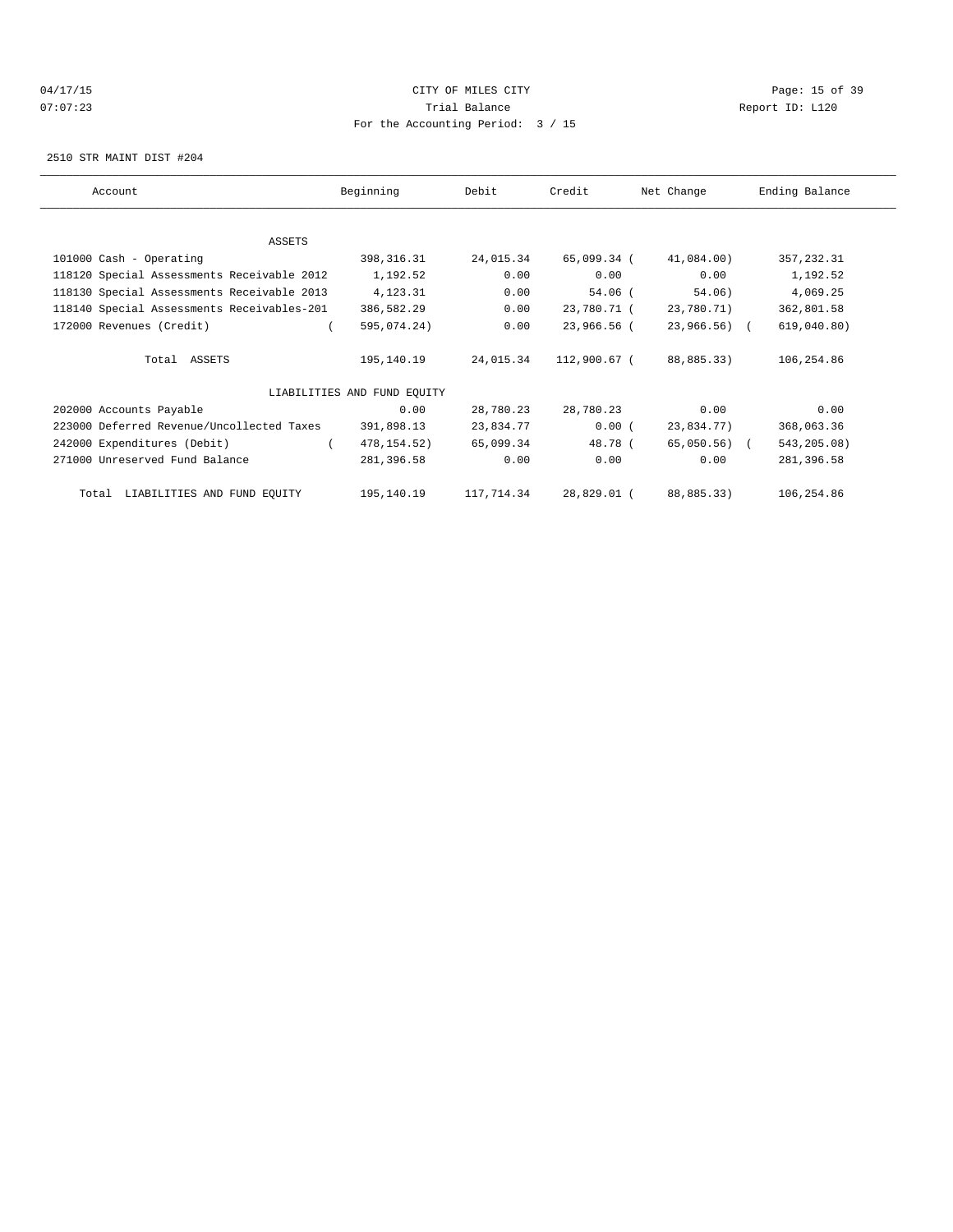# 04/17/15 Page: 16 of 39 07:07:23 Trial Balance Report ID: L120 For the Accounting Period: 3 / 15

2520 STR MAINT DIST #205

| Account                                    | Beginning                   | Debit     | Credit       | Net Change      | Ending Balance |
|--------------------------------------------|-----------------------------|-----------|--------------|-----------------|----------------|
|                                            |                             |           |              |                 |                |
| ASSETS                                     |                             |           |              |                 |                |
| 101000 Cash - Operating                    | 269,528.82                  | 10,445.03 | 16,884.64 (  | 6,439.61)       | 263,089.21     |
| 118120 Special Assessments Receivable 2012 | 762.36                      | 0.00      | 0.00         | 0.00            | 762.36         |
| 118130 Special Assessments Receivable 2013 | 3,456.76                    | 0.00      | $362.23$ (   | 362.23)         | 3,094.53       |
| 118140 Special Assessments Receivables-201 | 94,993.42                   | 0.00      | $9,960.35$ ( | 9,960.35)       | 85,033.07      |
| 172000 Revenues (Credit)                   | 190,749.71)                 | 0.00      | 10,432.84 (  | $10,432.84$ ) ( | 201, 182.55)   |
| Total ASSETS                               | 177,991.65                  | 10,445.03 | 37,640.06 (  | 27,195.03)      | 150,796.62     |
|                                            | LIABILITIES AND FUND EQUITY |           |              |                 |                |
| 202000 Accounts Payable                    | 0.00                        | 3,838.30  | 3,838.30     | 0.00            | 0.00           |
| 223000 Deferred Revenue/Uncollected Taxes  | 99,212.38                   | 10,322.58 | 0.00(        | 10,322.58)      | 88,889.80      |
| 242000 Expenditures (Debit)<br>$\left($    | 150,998.70)                 | 16,884.64 | 12.19 (      | 16,872.45) (    | 167,871.15)    |
| 271000 Unreserved Fund Balance             | 229,777.97                  | 0.00      | 0.00         | 0.00            | 229,777.97     |
| Total LIABILITIES AND FUND EQUITY          | 177,991.65                  | 31,045.52 | $3,850.49$ ( | 27,195.03)      | 150,796.62     |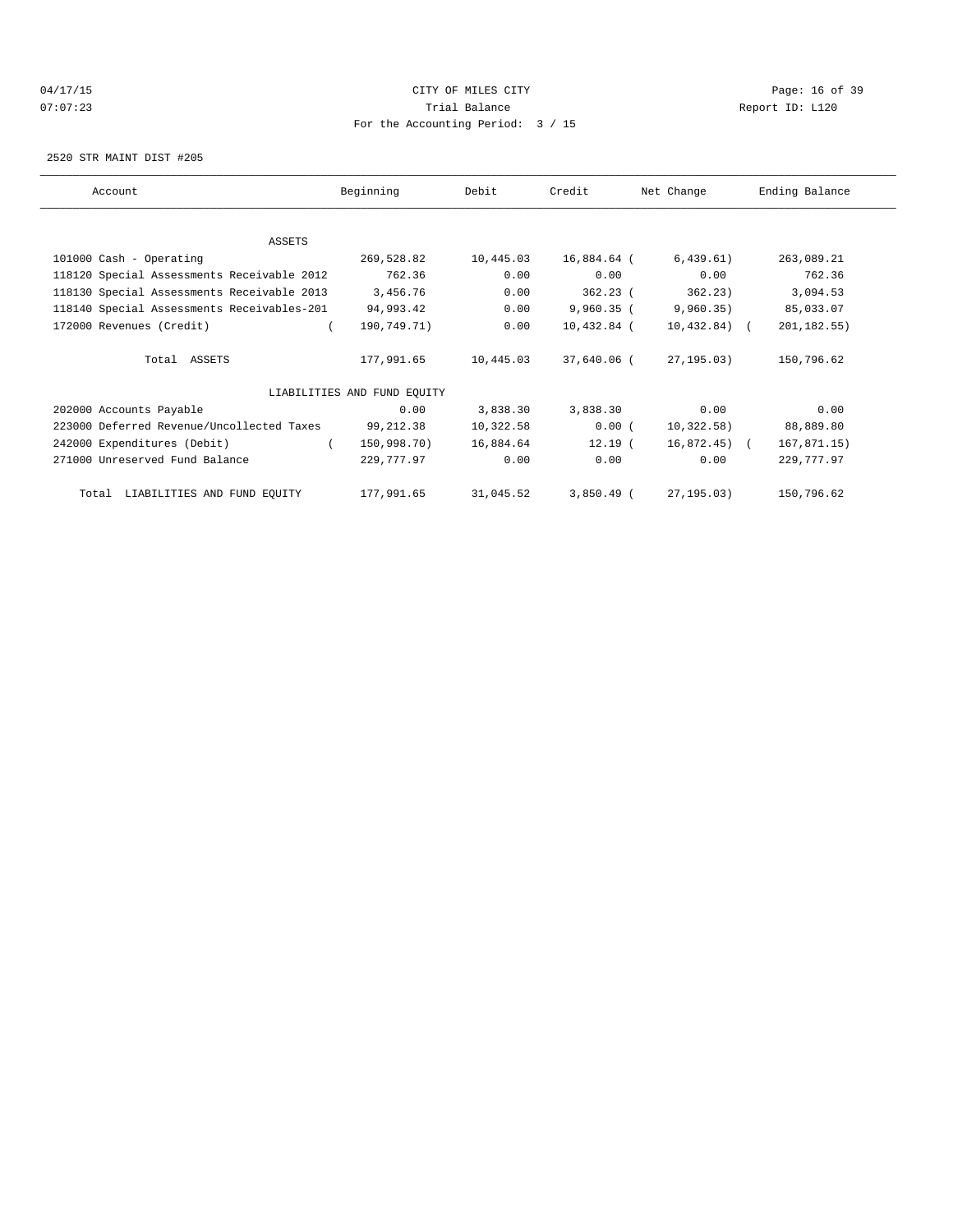| 04/17/15 | CITY OF MILES CITY                | Page: 17 of 39  |
|----------|-----------------------------------|-----------------|
| 07:07:23 | Trial Balance                     | Report ID: L120 |
|          | For the Accounting Period: 3 / 15 |                 |

2540 STR MAINT DIST#207-(MILESTOWN ESTATES)

| Account                                    | Beginning                   | Debit  | Credit     | Net Change   | Ending Balance |
|--------------------------------------------|-----------------------------|--------|------------|--------------|----------------|
|                                            |                             |        |            |              |                |
| ASSETS                                     |                             |        |            |              |                |
| 101000 Cash - Operating                    | 2,901.25                    | 0.49   | 404.67 (   | 404.18)      | 2,497.07       |
| 118140 Special Assessments Receivables-201 | 927.71                      | 0.00   | 0.00       | 0.00         | 927.71         |
| 172000 Revenues (Credit)                   | 3,657.90)                   | 0.00   | $0.49$ (   | $0.49$ (     | 3,658.39)      |
| Total ASSETS                               | 171.06                      | 0.49   | $405.16$ ( | $404.67$ ) ( | 233.61)        |
|                                            | LIABILITIES AND FUND EQUITY |        |            |              |                |
| 223000 Deferred Revenue/Uncollected Taxes  | 927.71                      | 0.00   | 0.00       | 0.00         | 927.71         |
| 242000 Expenditures (Debit)                | 3, 173.60)                  | 404.67 | 0.00(      | $404.67$ ) ( | 3,578.27)      |
| 271000 Unreserved Fund Balance             | 2,416.95                    | 0.00   | 0.00       | 0.00         | 2,416.95       |
| LIABILITIES AND FUND EQUITY<br>Total       | 171.06                      | 404.67 | 0.00(      | $404.67$ ) ( | 233.61)        |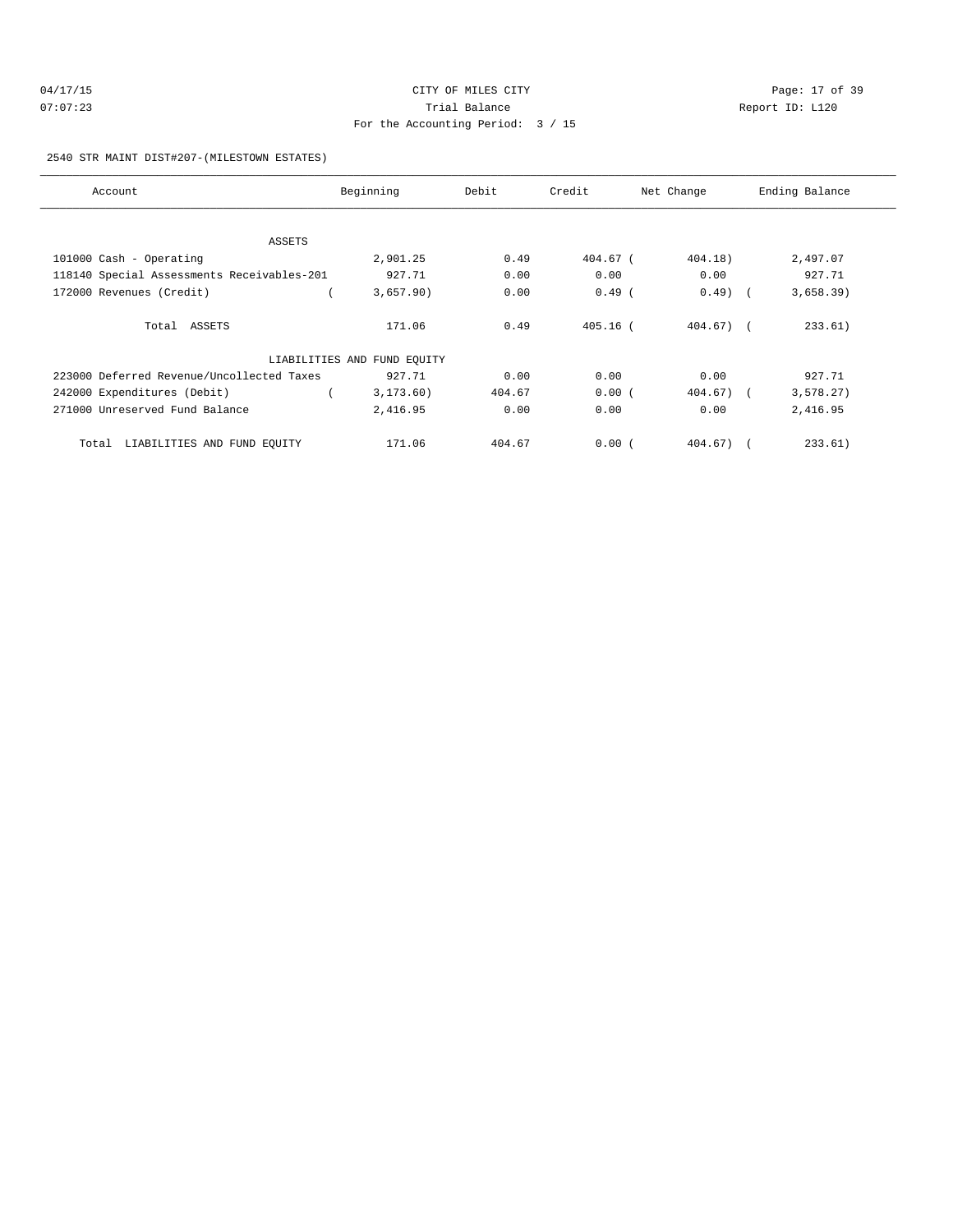| (14) |     | $\prime$ 1 |  |  |
|------|-----|------------|--|--|
|      | . . |            |  |  |

# CITY OF MILES CITY CONTROL CONTROL CONTROL CONTROL CITY 07:07:23 Trial Balance Report ID: L120 For the Accounting Period: 3 / 15

#### 2701 Fire Grants

| Account                              | Beginning                   | Debit  | Credit       | Net Change | Ending Balance       |
|--------------------------------------|-----------------------------|--------|--------------|------------|----------------------|
|                                      |                             |        |              |            |                      |
| ASSETS                               |                             |        |              |            |                      |
| 101000 Cash - Operating              | 100.15                      | 200.00 | 0.00         | 200.00     | 300.15               |
| 172000 Revenues (Credit)             | 0.00                        | 0.00   | $200.00$ $($ | 200.00)    | 200.00<br>$\sqrt{2}$ |
| Total ASSETS                         | 100.15                      | 200.00 | 200.00       | 0.00       | 100.15               |
|                                      | LIABILITIES AND FUND EQUITY |        |              |            |                      |
| 271000 Unreserved Fund Balance       | 100.15                      | 0.00   | 0.00         | 0.00       | 100.15               |
| LIABILITIES AND FUND EQUITY<br>Total | 100.15                      | 0.00   | 0.00         | 0.00       | 100.15               |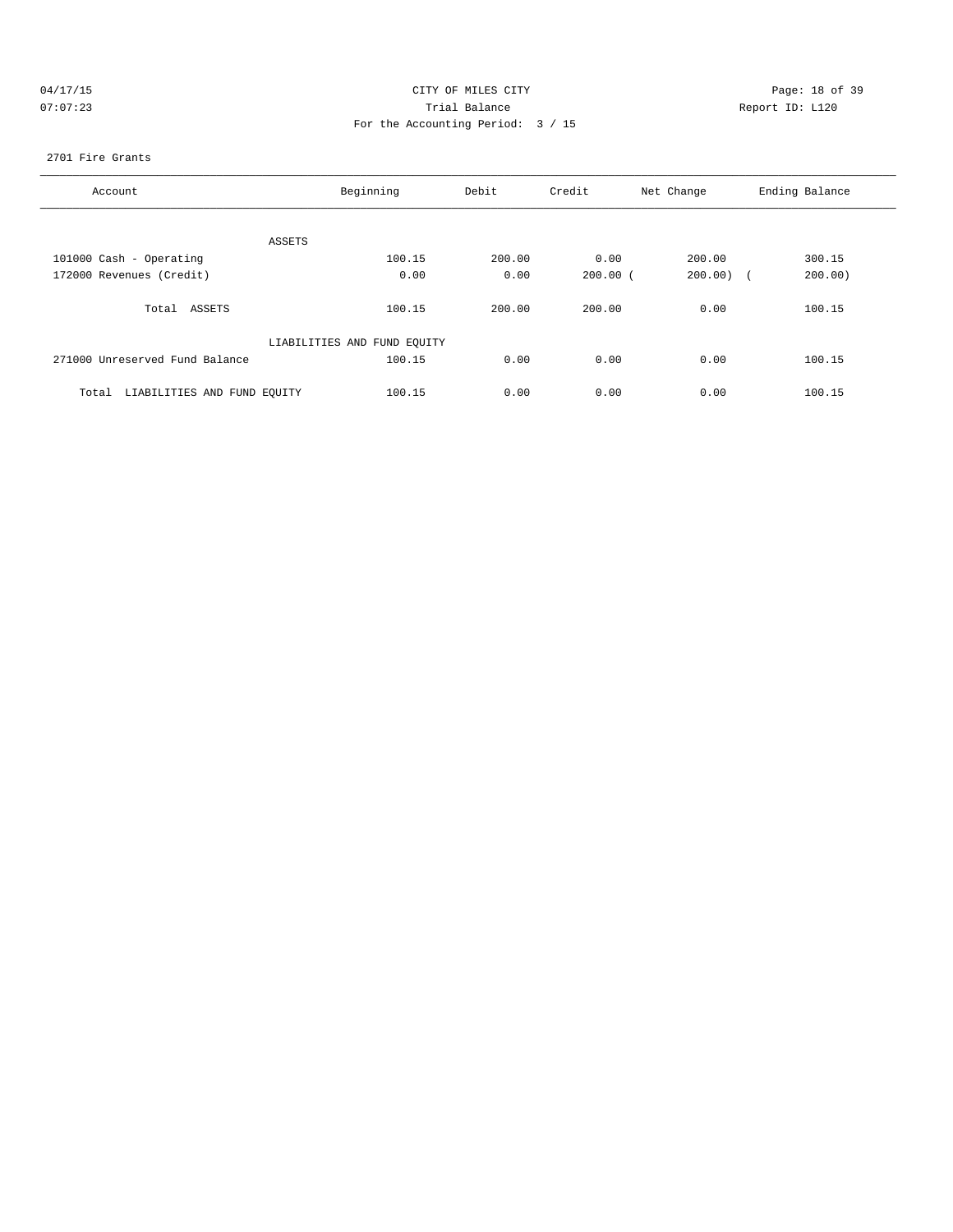# 04/17/15 Page: 19 of 39 07:07:23 Trial Balance Report ID: L120 For the Accounting Period: 3 / 15

#### 2820 GAS TAX

| Account                              | Beginning                   | Debit     | Credit      | Net Change   | Ending Balance |  |
|--------------------------------------|-----------------------------|-----------|-------------|--------------|----------------|--|
|                                      |                             |           |             |              |                |  |
| ASSETS                               |                             |           |             |              |                |  |
| 101000 Cash - Operating              | 115,885.38                  | 15,056.44 | 510.72      | 14,545.72    | 130,431.10     |  |
| 172000 Revenues (Credit)             | 120, 451.53)                | 0.00      | 15,056.44 ( | 15,056.44)   | 135,507.97)    |  |
| Total ASSETS                         | 4,566.15)                   | 15,056.44 | 15,567.16 ( | $510.72$ ) ( | 5,076.87)      |  |
|                                      | LIABILITIES AND FUND EQUITY |           |             |              |                |  |
| 242000 Expenditures (Debit)          | 4,566.15)                   | 510.72    | 0.00(       | $510.72)$ (  | 5,076.87)      |  |
| LIABILITIES AND FUND EQUITY<br>Total | 4.566.15                    | 510.72    | 0.00(       | 510.72)      | 5,076.87)      |  |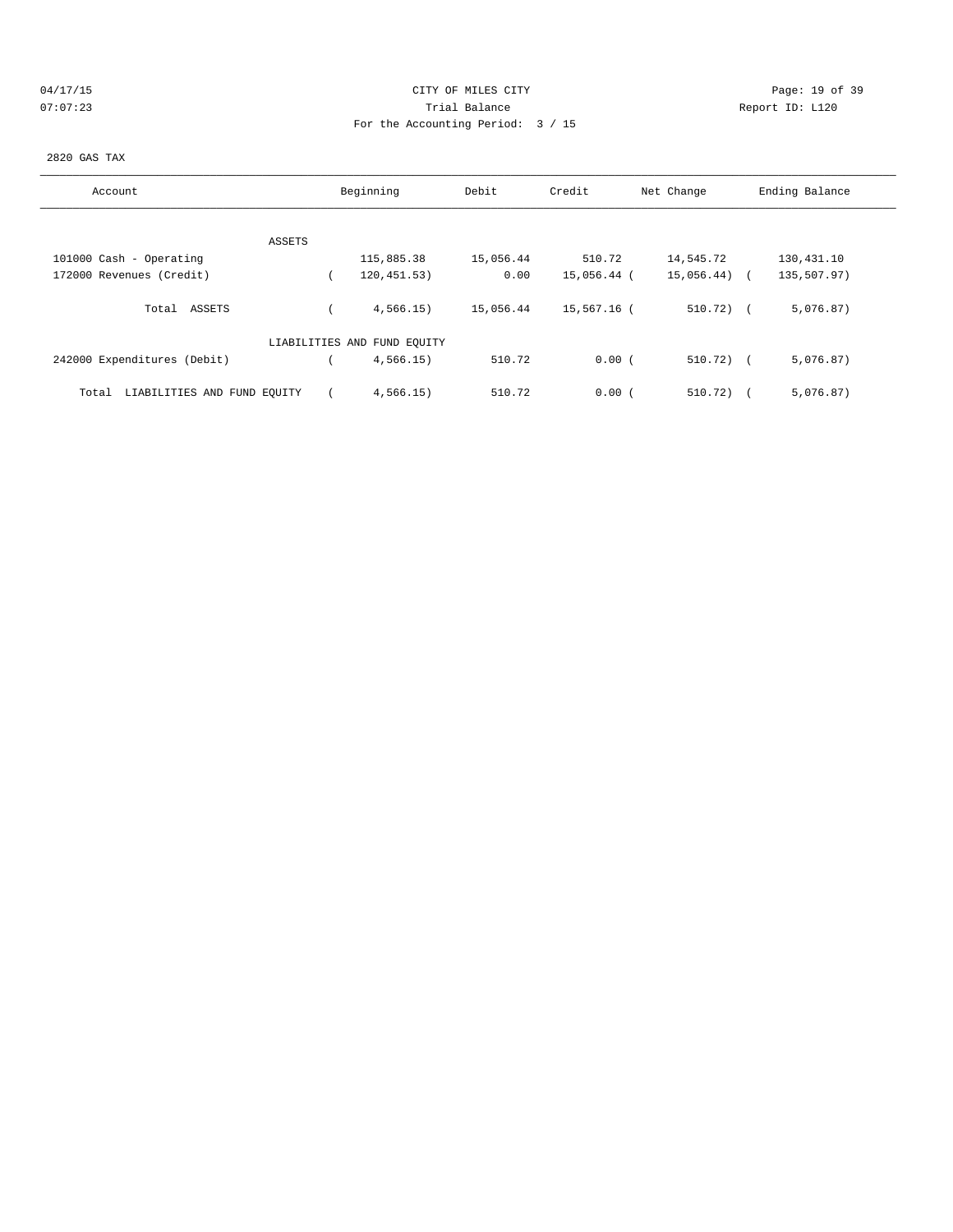# 04/17/15 Page: 20 of 39 07:07:23 Trial Balance Report ID: L120 For the Accounting Period: 3 / 15

#### 2850 911 EMERGENCY

| Account                              |        | Beginning                   | Debit     | Credit      | Net Change    | Ending Balance |
|--------------------------------------|--------|-----------------------------|-----------|-------------|---------------|----------------|
|                                      |        |                             |           |             |               |                |
|                                      | ASSETS |                             |           |             |               |                |
| 101000 Cash - Operating              |        | 148,775.77                  | 25.15     | 34,610.80 ( | 34,585.65)    | 114,190.12     |
| 172000 Revenues (Credit)             |        | 179,836.69)                 | 0.00      | 25.15(      | $25.15)$ (    | 179,861.84)    |
| Total ASSETS                         |        | 31,060.92)                  | 25.15     | 34,635.95 ( | $34,610.80$ ( | 65,671.72)     |
|                                      |        | LIABILITIES AND FUND EOUITY |           |             |               |                |
| 202000 Accounts Payable              |        | 0.00                        | 6,765.16  | 6,765.16    | 0.00          | 0.00           |
| 242000 Expenditures (Debit)          |        | 139,663.07)                 | 49,732.80 | 15,122.00 ( | 34,610.80)    | 174, 273.87)   |
| 271000 Unreserved Fund Balance       |        | 108,602.15                  | 0.00      | 0.00        | 0.00          | 108,602.15     |
| LIABILITIES AND FUND EQUITY<br>Total |        | 31,060.92)                  | 56,497.96 | 21,887.16 ( | 34,610.80)    | 65,671.72)     |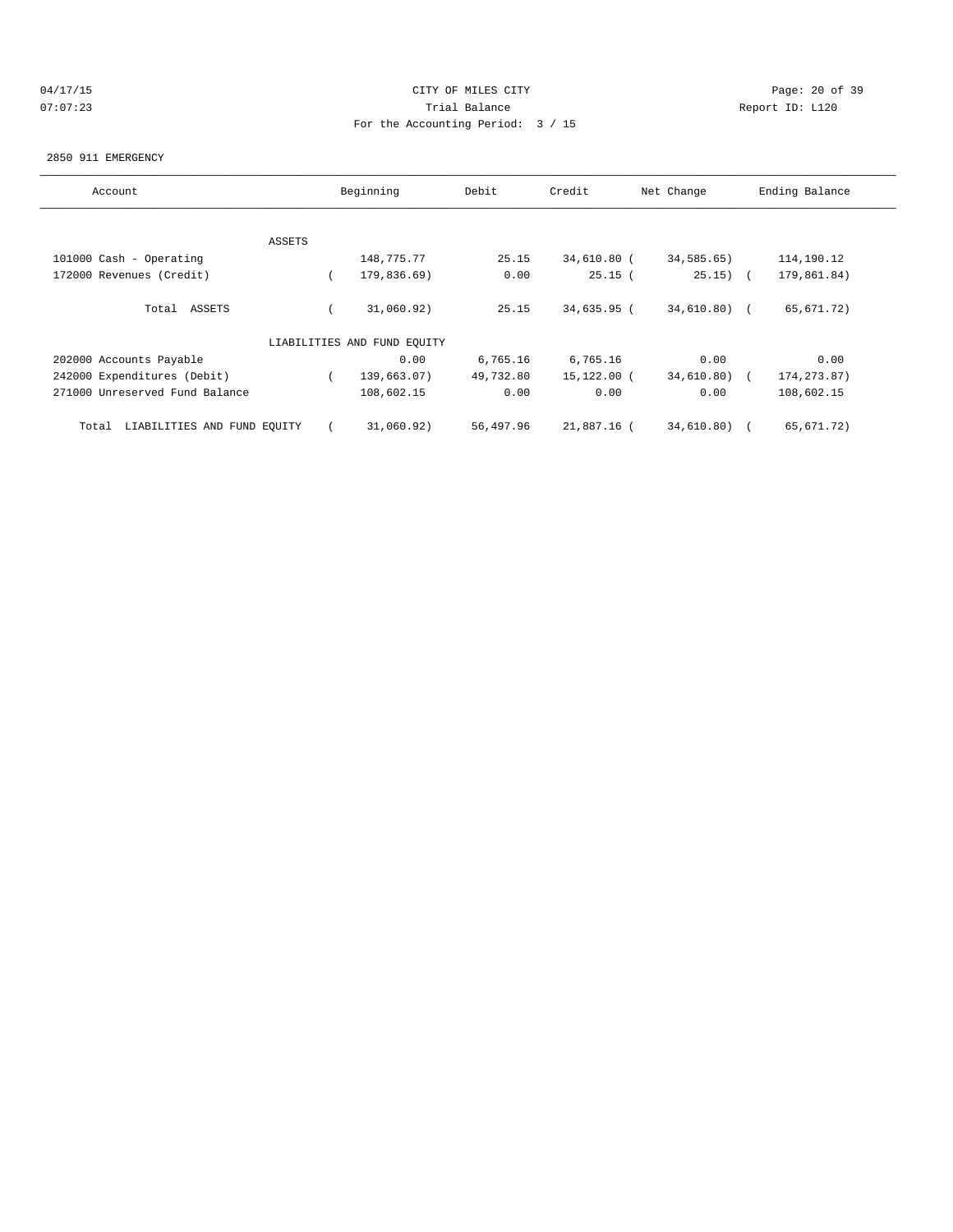# 04/17/15 Page: 21 of 39 07:07:23 Trial Balance Report ID: L120 For the Accounting Period: 3 / 15

#### 2880 LIBRARY GRANTS

| Account                                | Beginning                   | Debit     | Credit       | Net Change   | Ending Balance |
|----------------------------------------|-----------------------------|-----------|--------------|--------------|----------------|
|                                        |                             |           |              |              |                |
| ASSETS                                 |                             |           |              |              |                |
| 101003 Cash - per capita               | 16,188.09                   | 0.00      | $6,159.00$ ( | 6, 159.00)   | 10,029.09      |
| $101020$ Cash - Op/ILL                 | 46,023.70                   | 0.00      | 413.00 (     | 413.00)      | 45,610.70      |
| 101030 Cash - Sagebrush Fed/Base Grant | 2,479.20                    | 6, 159.00 | 900.00       | 5,259.00     | 7,738.20       |
| 101033 Library - Humanities Grant      | 502.08                      | 0.00      | 0.00         | 0.00         | 502.08         |
| 172000 Revenues (Credit)               | 11,557.69)                  | 6, 159.00 | 6, 159.00    | 0.00         | 11, 557.69)    |
| Total ASSETS                           | 53,635.38                   | 12,318.00 | 13,631.00 (  | 1,313.00)    | 52,322.38      |
|                                        | LIABILITIES AND FUND EQUITY |           |              |              |                |
| 202000 Accounts Payable                | 0.00                        | 1,313.00  | 1,313.00     | 0.00         | 0.00           |
| 242000 Expenditures (Debit)            | 4,919.36)                   | 1,313.00  | 0.00(        | $1,313.00$ ( | 6, 232.36)     |
| 271000 Unreserved Fund Balance         | 58,554.74                   | 0.00      | 0.00         | 0.00         | 58,554.74      |
| Total LIABILITIES AND FUND EQUITY      | 53,635.38                   | 2,626.00  | $1,313.00$ ( | 1,313.00)    | 52,322.38      |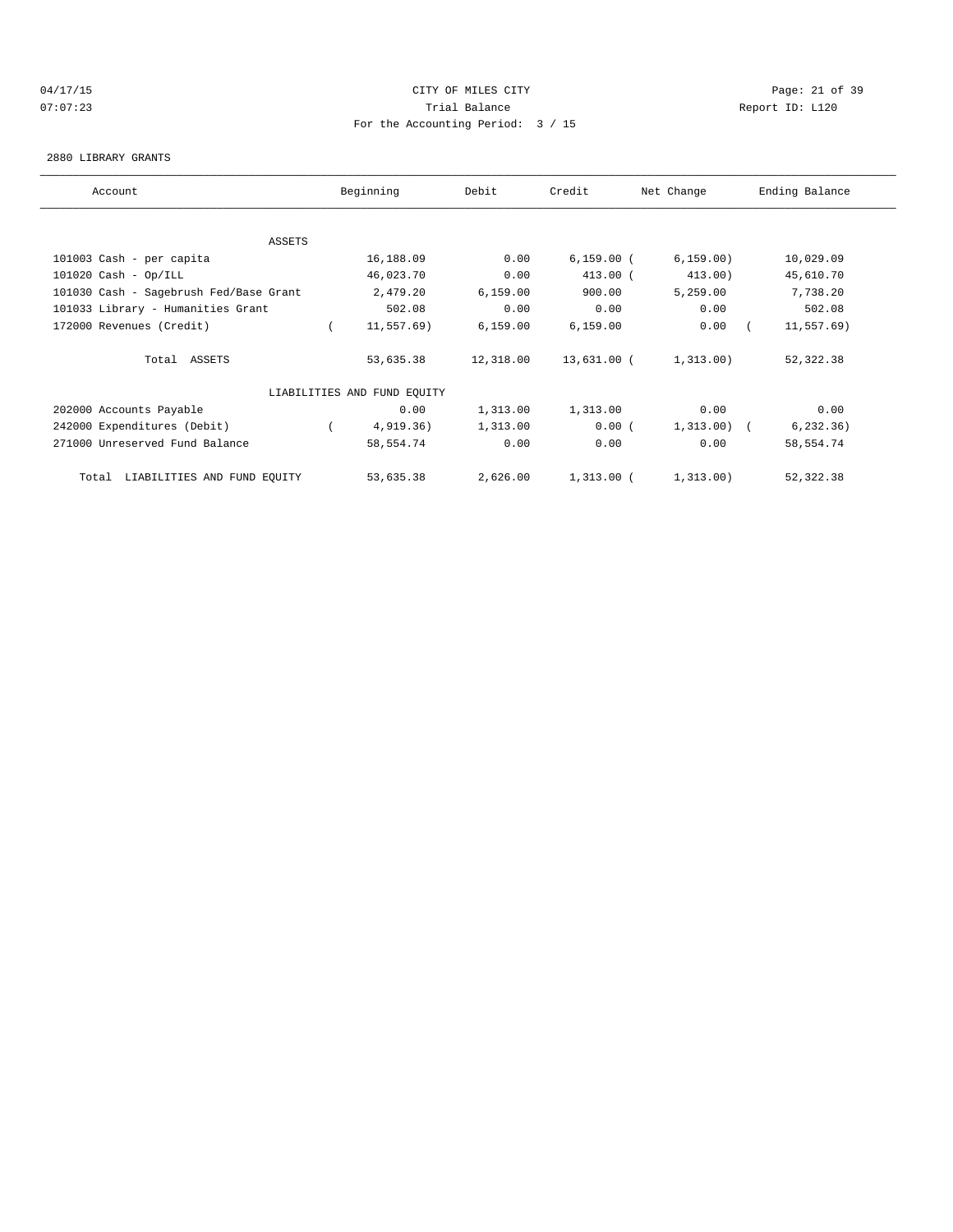# 04/17/15 Page: 22 of 39 07:07:23 Trial Balance Report ID: L120 For the Accounting Period: 3 / 15

2935 Historic Preservation

| Account                                    | Beginning                   | Debit    | Credit       | Net Change   | Ending Balance |
|--------------------------------------------|-----------------------------|----------|--------------|--------------|----------------|
|                                            |                             |          |              |              |                |
| <b>ASSETS</b>                              |                             |          |              |              |                |
| 101000 Cash - Operating                    | 4,643.94                    | 0.00     | $1,828.48$ ( | 1,828.48)    | 2,815.46       |
| 101036 Cash HP- CDBG-ED Grant              | 778.80                      | 0.00     | 0.00         | 0.00         | 778.80         |
| 101038 Cash HP- Sandra Anderson Charitable | 238.50                      | 0.00     | 0.00         | 0.00         | 238.50         |
| 132000 Due From Government (Short Term)    | 3,286.38                    | 0.00     | 0.00         | 0.00         | 3,286.38       |
| 172000 Revenues (Credit)                   | 29, 145. 75)                | 0.00     | 0.00         | 0.00         | 29, 145. 75)   |
| Total ASSETS                               | 20, 198.13)                 | 0.00     | 1,828.48 (   | $1,828.48$ ( | 22,026.61)     |
|                                            | LIABILITIES AND FUND EQUITY |          |              |              |                |
| 202000 Accounts Payable                    | 0.00                        | 115.31   | 115.31       | 0.00         | 0.00           |
| 242000 Expenditures (Debit)                | 21, 222.88)                 | 1,828.48 | 0.00(        | 1,828.48)    | 23,051.36)     |
| 271000 Unreserved Fund Balance             | 1,024.75                    | 0.00     | 0.00         | 0.00         | 1,024.75       |
| LIABILITIES AND FUND EQUITY<br>Total       | 20, 198.13)                 | 1,943.79 | $115.31$ (   | 1,828.48)    | 22,026.61)     |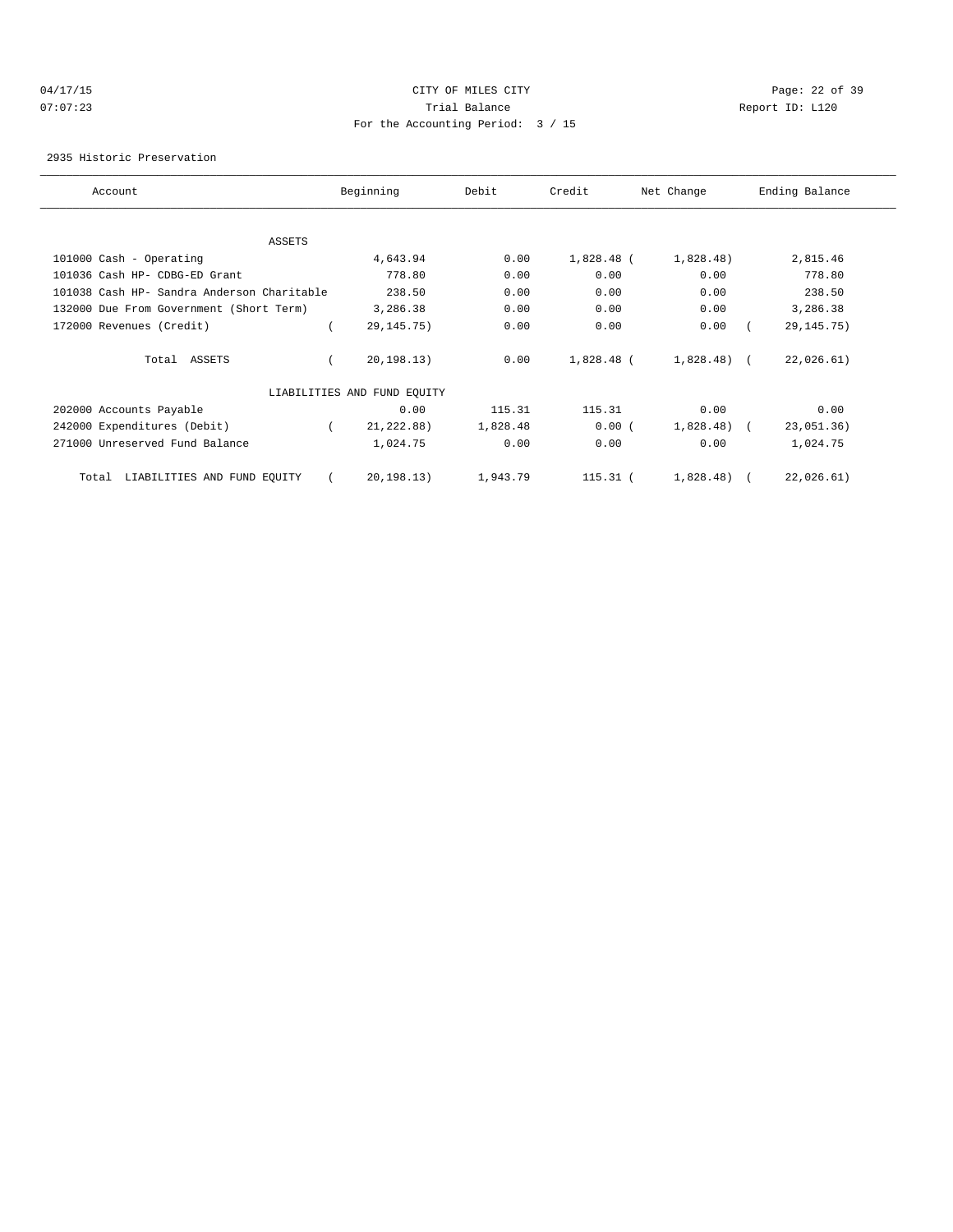| 04/17/15 | CITY OF MILES CITY                | Page: $23$ o    |
|----------|-----------------------------------|-----------------|
| 07:07:23 | Trial Balance                     | Report ID: L120 |
|          | For the Accounting Period: 3 / 15 |                 |

Page: 23 of 39

#### 2985 RETIRED SENIOR VOLUNTEER PROG (RSVP)

| Account                                    |            | Beginning                   | Debit    | Credit       | Net Change   | Ending Balance |  |
|--------------------------------------------|------------|-----------------------------|----------|--------------|--------------|----------------|--|
|                                            |            |                             |          |              |              |                |  |
| <b>ASSETS</b>                              |            |                             |          |              |              |                |  |
| 101000 Cash - Operating                    |            | 7,901.63)                   | 4,559.23 | $5,093.48$ ( | $534.25$ ) ( | 8,435.88)      |  |
| 101004 RSVP Non-Federal Cash Operating-Cus |            | 15,310.34                   | 1,072.00 | 601.31       | 470.69       | 15,781.03      |  |
| 101006 Cash- operating-Fallon              |            | 3,045.36)                   | 2,366.20 | 980.20       | 1,386.00     | 1,659.36)      |  |
| 101007 RSVP Non-Federal Cash Operating- Fa |            | 961.19                      | 0.00     | 0.00         | 0.00         | 961.19         |  |
| 103100 Petty Cash-                         |            | 200.00                      | 0.00     | 0.00         | 0.00         | 200.00         |  |
| 172000 Revenues (Credit)                   |            | 57,047.20)                  | 0.00     | 7,745.08 (   | $7,745.08$ ( | 64,792.28)     |  |
| Total ASSETS                               |            | 51,522.66)                  | 7,997.43 | 14,420.07 (  | $6,422.64$ ( | 57,945.30)     |  |
|                                            |            | LIABILITIES AND FUND EQUITY |          |              |              |                |  |
| 202000 Accounts Payable                    |            | 0.00                        | 1,608.75 | 1,608.75     | 0.00         | 0.00           |  |
| 242000 Expenditures (Debit)                | $\sqrt{2}$ | 53,603.22)                  | 6,674.99 | 252.35(      | $6,422.64$ ( | 60,025.86)     |  |
| 271000 Unreserved Fund Balance             |            | 2,080.56                    | 0.00     | 0.00         | 0.00         | 2,080.56       |  |
| LIABILITIES AND FUND EQUITY<br>Total       |            | 51, 522.66)                 | 8,283.74 | $1,861.10$ ( | 6,422.64)    | 57, 945.30)    |  |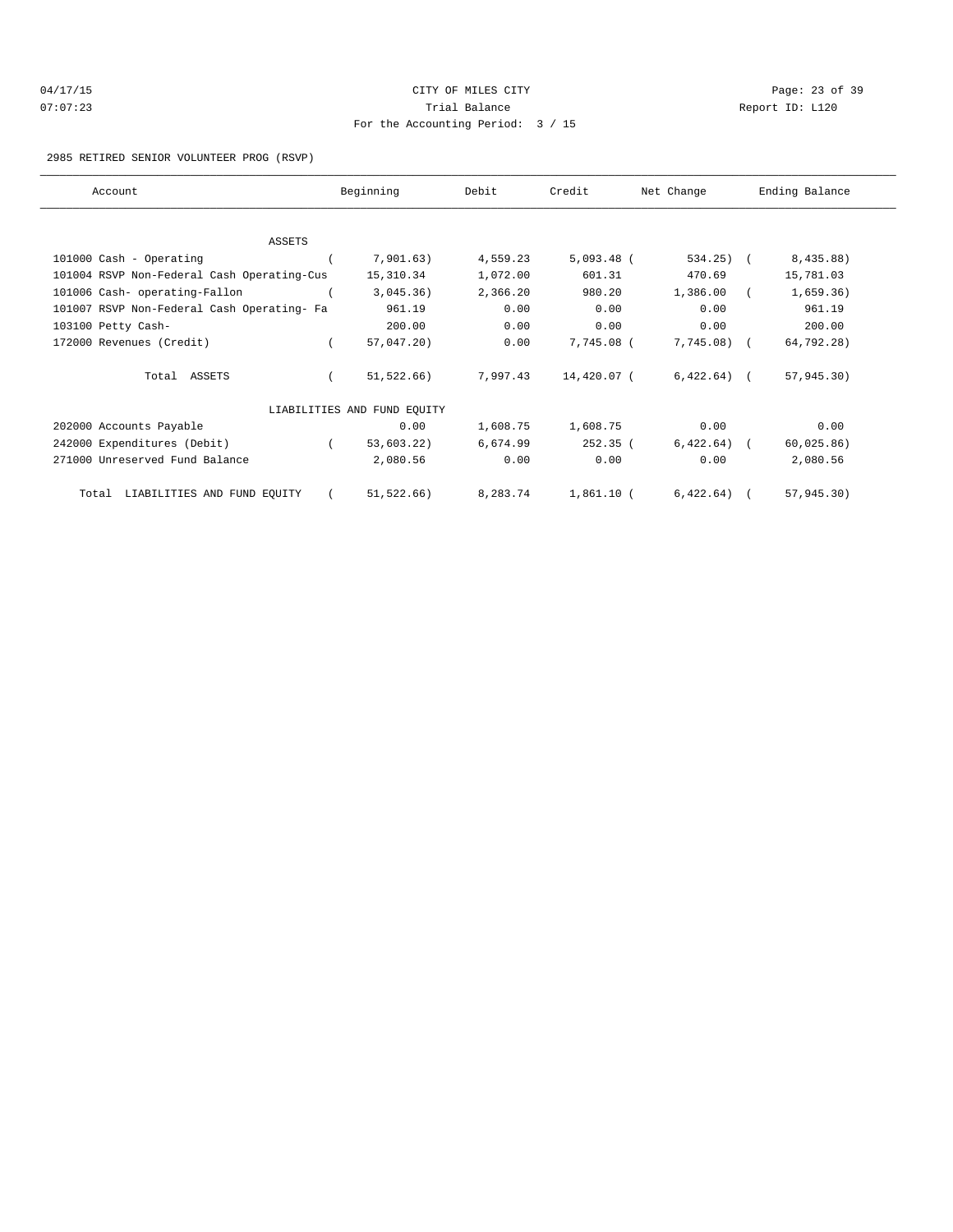| 04/17/15 | CITY OF MILES CITY                | Page: 24 of 39  |
|----------|-----------------------------------|-----------------|
| 07:07:23 | Trial Balance                     | Report ID: L120 |
|          | For the Accounting Period: 3 / 15 |                 |

4000 General Fund Capitol Improvement Fund

| Account                              |        | Beginning                   | Debit | Credit    | Net Change | Ending Balance |
|--------------------------------------|--------|-----------------------------|-------|-----------|------------|----------------|
|                                      |        |                             |       |           |            |                |
|                                      | ASSETS |                             |       |           |            |                |
| 101000 Cash - Operating              |        | 107, 122.62                 | 18.11 | 0.00      | 18.11      | 107,140.73     |
| 172000 Revenues (Credit)             |        | 137.09)                     | 0.00  | $18.11$ ( | $18.11)$ ( | 155.20)        |
| Total ASSETS                         |        | 106,985.53                  | 18.11 | 18.11     | 0.00       | 106,985.53     |
|                                      |        | LIABILITIES AND FUND EQUITY |       |           |            |                |
| 242000 Expenditures (Debit)          |        | 107,977.00)                 | 0.00  | 0.00      | 0.00       | 107,977.00)    |
| 271000 Unreserved Fund Balance       |        | 214,962.53                  | 0.00  | 0.00      | 0.00       | 214,962.53     |
| LIABILITIES AND FUND EOUITY<br>Total |        | 106,985.53                  | 0.00  | 0.00      | 0.00       | 106,985.53     |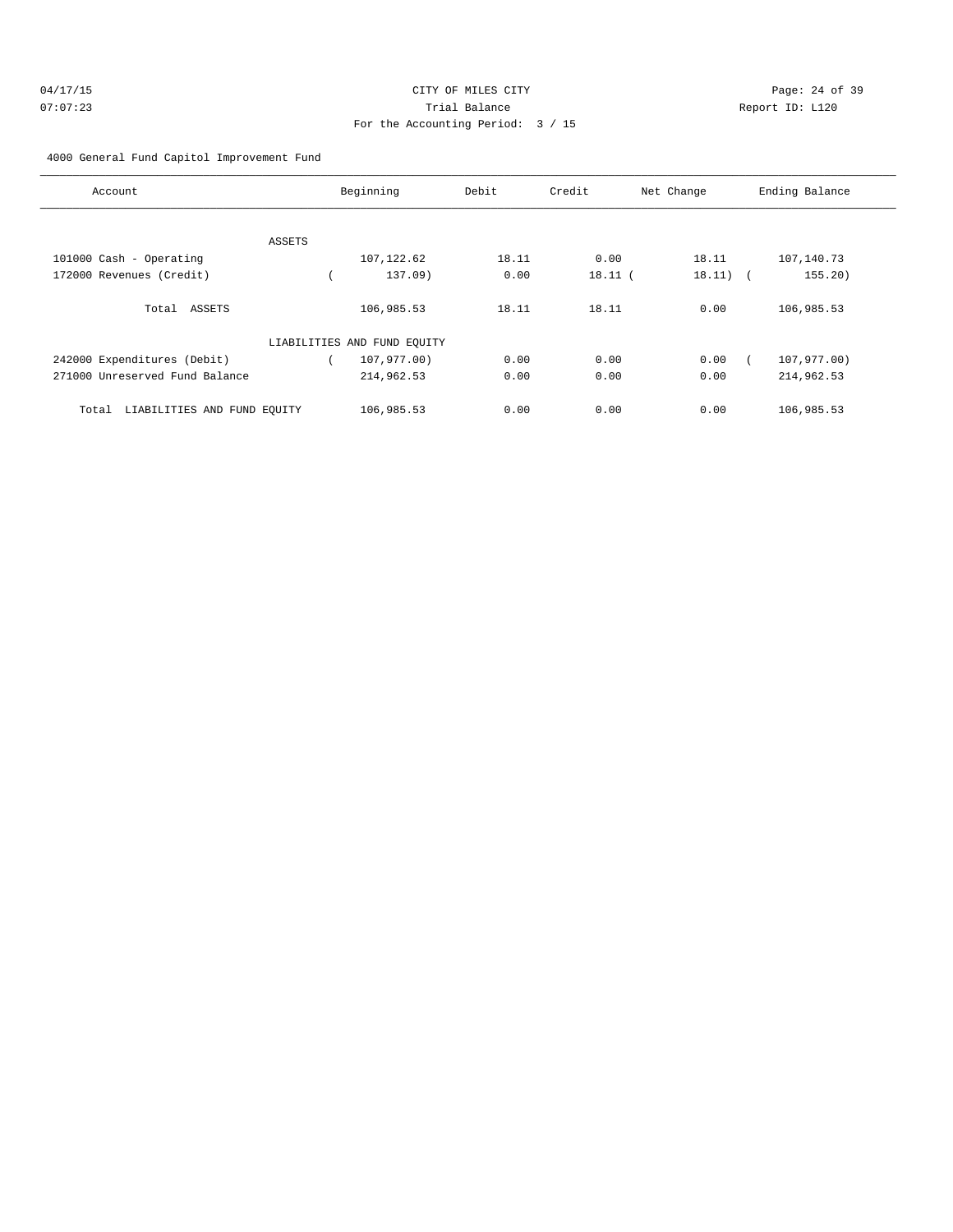| 04/17/15 | CITY OF MILES CITY                | Page: 25 of 39  |
|----------|-----------------------------------|-----------------|
| 07:07:23 | Trial Balance                     | Report ID: L120 |
|          | For the Accounting Period: 3 / 15 |                 |

4060 CAPITAL IMPROV-PUBLIC WORKS

| Account                              | Beginning                   | Debit  | Credit   | Net Change | Ending Balance |
|--------------------------------------|-----------------------------|--------|----------|------------|----------------|
|                                      |                             |        |          |            |                |
| ASSETS                               |                             |        |          |            |                |
| 101000 Cash - Operating              | 186,634.91                  | 111.55 | 0.00     | 111.55     | 186,746.46     |
| 172000 Revenues (Credit)             | 212, 433.38)                | 0.00   | 111.55 ( | 111.55)    | 212,544.93)    |
| Total ASSETS                         | 25,798.47)                  | 111.55 | 111.55   | 0.00       | 25,798.47)     |
|                                      | LIABILITIES AND FUND EQUITY |        |          |            |                |
| 242000 Expenditures (Debit)          | 97,480.00)                  | 0.00   | 0.00     | 0.00       | 97,480.00)     |
| 271000 Unreserved Fund Balance       | 71,681.53                   | 0.00   | 0.00     | 0.00       | 71,681.53      |
| LIABILITIES AND FUND EOUITY<br>Total | 25,798.47)                  | 0.00   | 0.00     | 0.00       | 25,798.47)     |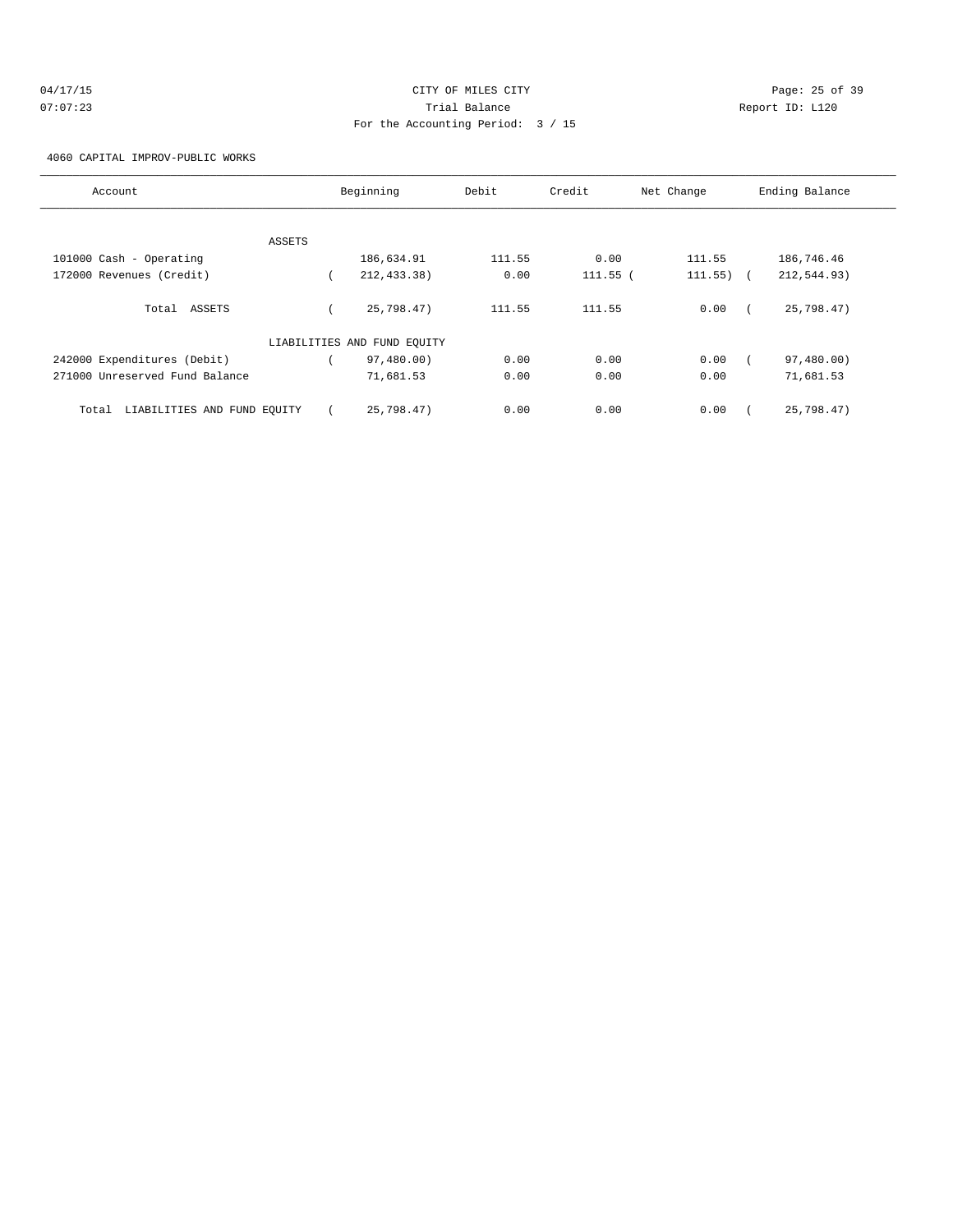# 04/17/15 Page: 26 of 39 07:07:23 Trial Balance Report ID: L120 For the Accounting Period: 3 / 15

#### 5210 WATER UTILITY

| Account                                                   | Beginning                   | Debit      | Credit        | Net Change    | Ending Balance              |
|-----------------------------------------------------------|-----------------------------|------------|---------------|---------------|-----------------------------|
|                                                           |                             |            |               |               |                             |
| ASSETS                                                    |                             |            |               |               |                             |
| 101000 Cash - Operating                                   | 1,750,731.28                | 143,938.21 | 110,025.87    | 33,912.34     | 1,784,643.62                |
| 101010 Deposit Cash                                       | 76,400.00                   | 3,500.00   | 2,200.00      | 1,300.00      | 77,700.00                   |
| 102240 Cash - Replacement & Depreciation                  | 1,489,589.35                | 0.00       | 0.00          | 0.00          | 1,489,589.35                |
| 102250 Cash - System Devlopment Fees                      | 265,673.25                  | 600.00     | 0.00          | 600.00        | 266, 273. 25                |
| 102270 Cash - Curb Stop Replacement Fee                   | 222,056.00                  | 3,687.46   | 618.46        | 3,069.00      | 225,125.00                  |
| 102312 RevBnd/CurYearDebt-DNRC/CarbonTank                 | 41, 243. 77                 | 11,454.38  | 0.00          | 11,454.38     | 52,698.15                   |
| 102313 RevBnd/CurYearDebt-DNRC/NE WtrLine                 | 29,622.95                   | 11,749.79  | 0.00          | 11,749.79     | 41,372.74                   |
| 102315 RevBnd/CurYearDebt-ARRA/NE Water Li                | 2,972.96                    | 1,493.96   | 0.00          | 1,493.96      | 4,466.92                    |
| 102322 RevBnd/Reserve-DNRC/CarbonTank                     | 153,009.00                  | 0.00       | 0.00          | 0.00          | 153,009.00                  |
| 102323 RevBnd/Reserve-DNRC/NE WtrLine                     | 128,653.00                  | 0.00       | 0.00          | 0.00          | 128,653.00                  |
| 102325 RevBnd/Reserve-ARRA B-NE Waterline                 | 18,245.00                   | 0.00       | 0.00          | 0.00          | 18,245.00                   |
| 103000 Petty Cash                                         | 330.00                      | 0.00       | 0.00          | 0.00          | 330.00                      |
| 122000 Accounts Receivable                                | 156,139.68                  | 132,683.14 | 141,516.35 (  | 8,833.21)     | 147,306.47                  |
| 122020 Accounts Receivable-\$2.00 State Ass               | 1,489.71                    | 0.00       | $1,136.41$ (  | 1, 136.41)    | 353.30                      |
| 172000 Revenues (Credit)                                  | 1, 365, 280.14)             | 0.01       | 133, 437.32 ( | 133, 437. 31) | 1,498,717.45)               |
| 181000 Land                                               | 41,844.00                   | 0.00       | 0.00          | 0.00          | 41,844.00                   |
| 182000 Buildings                                          | 22,997.00                   | 0.00       | 0.00          | 0.00          | 22,997.00                   |
| 182100 Allowance for Depr - Buildings (Cre(               | 22,997.00)                  | 0.00       | 0.00          | 0.00          | 22,997.00)                  |
| 186000 Machinery and Equipment                            | 378,485.70                  | 0.00       | 0.00          | 0.00          | 378,485.70                  |
| 186100 Allowance for Depr - Machinery & Eq(               | 217,584.00)                 | 0.00       | 0.00          | 0.00          | 217,584.00)                 |
| 188000 Const. Work in Progress-NE Wtr Line                | 1.42                        | 0.00       | 0.00          | 0.00          | 1.42                        |
| 189100 Source of Supply                                   | 3, 448, 234.49              | 0.00       | 0.00          | 0.00          | 3, 448, 234.49              |
| 189110 Allowance for Depreciation - Source(               | 432,197.00)                 | 0.00       | 0.00          | 0.00          | 432,197.00)<br>$\left($     |
| 189300 Treatment Plant                                    | 3,716,158.00                | 0.00       | 0.00          | 0.00          | 3,716,158.00                |
| 189310 Allowance for Depr - Treatment Plan( 1,781,483.00) |                             | 0.00       | 0.00          | 0.00          | (1, 781, 483.00)            |
| 189400 Transmission & Distribution                        | 12,951,364.97               | 0.00       | 0.00          | 0.00          | 12,951,364.97               |
| 189410 Allowance for Depr - Trans & Distri( 3,288,323.00) |                             | 0.00       | 0.00          | 0.00          | (3, 288, 323.00)            |
| Total ASSETS                                              | 17,787,377.39               | 309,106.95 | 388,934.41 (  | 79,827.46)    | 17,707,549.93               |
|                                                           | LIABILITIES AND FUND EQUITY |            |               |               |                             |
| 202000 Accounts Payable                                   | 0.00                        | 23,827.73  | 23,827.73     | 0.00          | 0.00                        |
| 214000 Deposits Payable                                   | 76,249.50                   | 2,200.00   | 3,650.00      | 1,450.00      | 77,699.50                   |
| 214010 Refunds Payable<br>$\left($                        | 530.79)                     | 610.76     | 610.76        | 0.00          | 530.79)                     |
| 231000 BONDS PAYABLE                                      | 4,983,000.00                | 0.00       | 0.00          | 0.00          | 4,983,000.00                |
| 238000 Other Post Employment Benefits                     | 28,280.00                   | 0.00       | 0.00          | 0.00          | 28,280.00                   |
| 239000 Compensated Absences Payable                       | 80,052.00                   | 0.00       | 0.00          | 0.00          | 80,052.00                   |
| 242000 Expenditures (Debit)<br>$\left($                   | 921, 145.84)                | 81,568.93  | 291.47 (      | 81,277.46)    | 1,002,423.30)<br>$\sqrt{2}$ |
| 250300 Reserve Revenue Bond - Current Debt                | 323, 303.85                 | 0.00       | 0.00          | 0.00          | 323,303.85                  |
| 250500 Reserve - System Dev Fees                          | 171,098.25                  | 0.00       | 0.00          | 0.00          | 171,098.25                  |
| 250600 Reserve for Replacement & Depreciat                | 1,351,889.30                | 0.00       | 0.00          | 0.00          | 1,351,889.30                |
| 272000 Unreserved Retained Earnings                       | 11,695,181.12               | 0.00       | 0.00          | 0.00          | 11,695,181.12               |
| Total LIABILITIES AND FUND EQUITY                         | 17,787,377.39               | 108,207.42 | 28,379.96 (   | 79,827.46)    | 17,707,549.93               |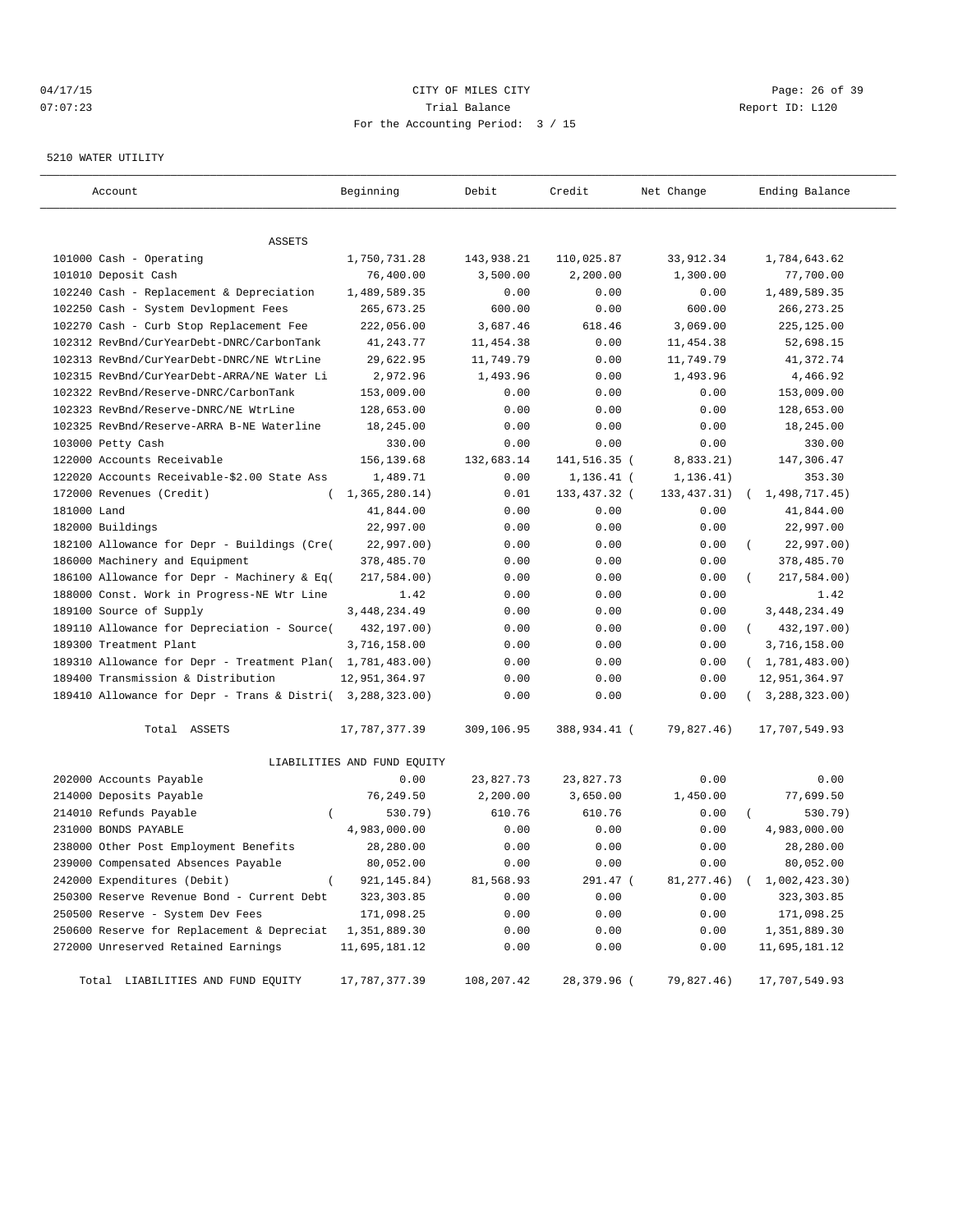# 04/17/15 Page: 27 of 39 07:07:23 Trial Balance Report ID: L120 For the Accounting Period: 3 / 15

#### 5310 SEWER UTILITY

| Account                                     | Beginning                   | Debit       | Credit       | Net Change   | Ending Balance   |
|---------------------------------------------|-----------------------------|-------------|--------------|--------------|------------------|
|                                             |                             |             |              |              |                  |
| ASSETS                                      |                             |             |              |              |                  |
| 101000 Cash - Operating                     | 597, 573.56                 | 96,470.02   | 164,686.42 ( | 68, 216.40)  | 529,357.16       |
| 102240 Cash - Replacement & Depreciation    | 195,098.39                  | 0.00        | 0.00         | 0.00         | 195,098.39       |
| 102250 Cash - System Devlopment Fees        | 134,970.91                  | 750.00      | 0.00         | 750.00       | 135,720.91       |
| 102280 WWtr Treatment Plant-Phase I Constr  | 575,694.46                  | 0.00        | 0.00         | 0.00         | 575,694.46       |
| 102316 RevBnd/CurYearDebt-Phase 1 Haynes L  | 116,793.94                  | 8,452.50    | 0.00         | 8,452.50     | 125, 246.44      |
| 102390 REV BOND/RESERVE-Sewer Phase 1       | 101,735.00                  | 0.00        | 0.00         | 0.00         | 101,735.00       |
| 122000 Accounts Receivable                  | 108,944.12                  | 91,925.61   | 93,819.08 (  | 1,893.47)    | 107,050.65       |
| 172000 Revenues (Credit)                    | 759,728.06)                 | 181.80      | 95,508.35 (  | 95, 326.55)  | 855,054.61)      |
| 181000 Land                                 | 2.00                        | 0.00        | 0.00         | 0.00         | 2.00             |
| 186000 Machinery and Equipment              | 600,909.18                  | 0.00        | 0.00         | 0.00         | 600,909.18       |
| 186100 Allowance for Depr - Machinery & Eq( | 344,225.00)                 | 0.00        | 0.00         | 0.00         | 344,225.00)      |
| 188000 Const. Work in Progress-NE Wtr Line  | 1,625,790.72                | 0.00        | 0.00         | 0.00         | 1,625,790.72     |
| 189300 Treatment Plant                      | 2,928,761.61                | 0.00        | 0.00         | 0.00         | 2,928,761.61     |
| 189310 Allowance for Depr - Treatment Plan( | 1,235,318.00)               | 0.00        | 0.00         | 0.00         | (1, 235, 318.00) |
| 189400 Transmission & Distribution          | 4,028,819.40                | 0.00        | 0.00         | 0.00         | 4,028,819.40     |
| 189410 Allowance for Depr - Trans & Distri( | 1,205,307.00)               | 0.00        | 0.00         | 0.00         | 1, 205, 307.00   |
| Total ASSETS                                | 7,470,515.23                | 197,779.93  | 354,013.85 ( | 156,233.92)  | 7, 314, 281.31   |
|                                             | LIABILITIES AND FUND EQUITY |             |              |              |                  |
| 202000 Accounts Payable                     | 0.00                        | 108,179.03  | 108,179.03   | 0.00         | 0.00             |
| 231300 Bonds Pay 1979 Issue                 | 1,396,000.00                | 0.00        | 0.00         | 0.00         | 1,396,000.00     |
| 238000 Other Post Employment Benefits       | 20,235.00                   | 0.00        | 0.00         | 0.00         | 20,235.00        |
| 239000 Compensated Absences Payable         | 58,969.00                   | 0.00        | 0.00         | 0.00         | 58,969.00        |
| 242000 Expenditures (Debit)                 | 713,602.60)                 | 156,233.92  | 0.00(        | 156, 233.92) | 869,836.52)      |
| 250500 Reserve - System Dev Fees            | 82,925.91                   | 0.00        | 0.00         | 0.00         | 82,925.91        |
| 250600 Reserve for Replacement & Depreciat  | 1,666,491.83                | 0.00        | 0.00         | 0.00         | 1,666,491.83     |
| 272000 Unreserved Retained Earnings         | 4,959,496.09                | 0.00        | 0.00         | 0.00         | 4,959,496.09     |
| LIABILITIES AND FUND EQUITY<br>Total        | 7,470,515.23                | 264, 412.95 | 108,179.03 ( | 156,233.92)  | 7, 314, 281.31   |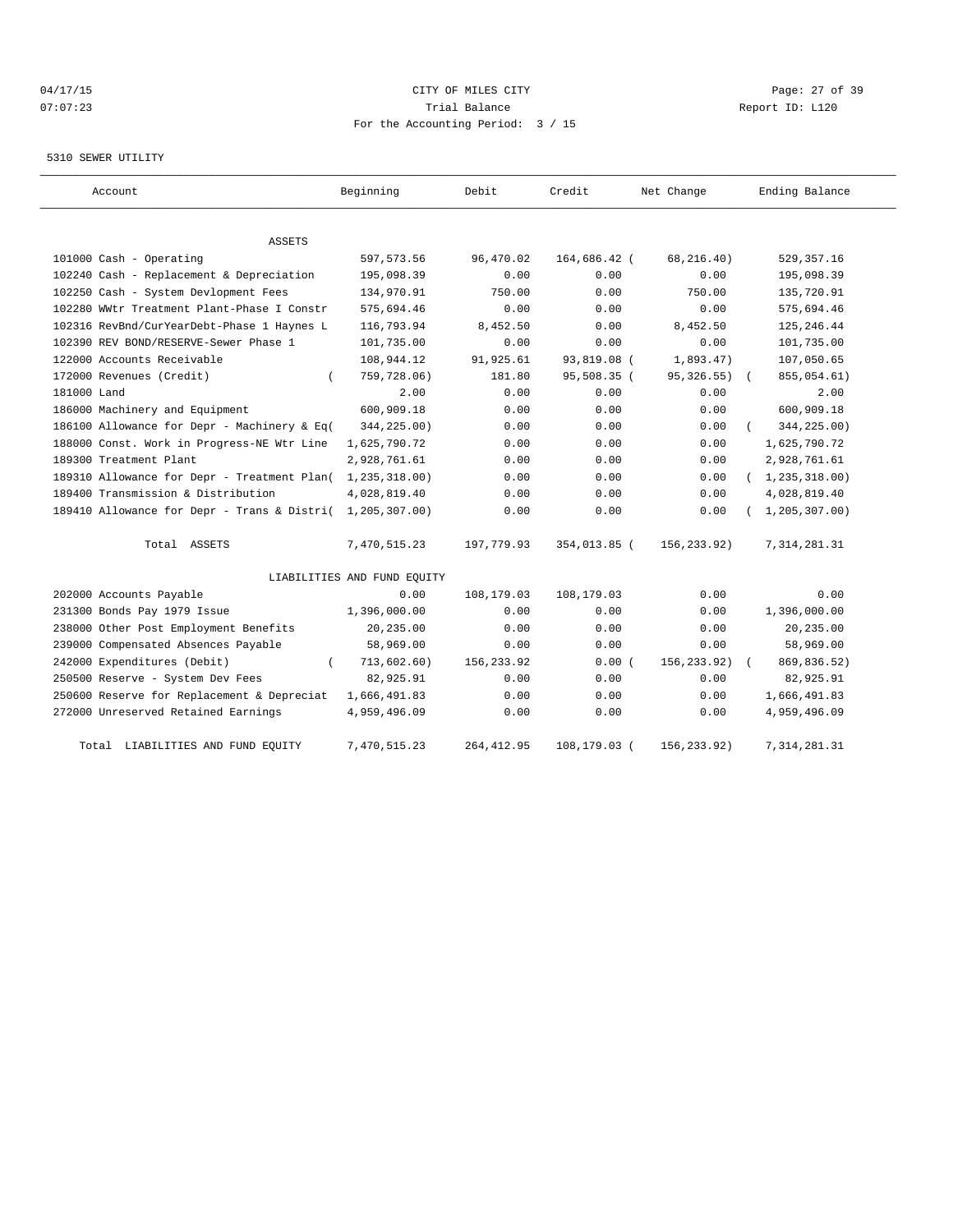#### 04/17/15 Page: 28 of 39 07:07:23 Trial Balance Report ID: L120 For the Accounting Period: 3 / 15

#### 5510 AMBULANCE FUND

| Account                                     | Beginning                   | Debit      | Credit       | Net Change     | Ending Balance            |
|---------------------------------------------|-----------------------------|------------|--------------|----------------|---------------------------|
| ASSETS                                      |                             |            |              |                |                           |
| 101000 Cash - Operating<br>$\left($         | 289,033.06)                 | 63,746.43  | 36,719.33    | 27,027.10      | 262,005.96)<br>$\sqrt{2}$ |
| 113211 Taxes Receivable - Real 2011         | 19.68                       | 0.00       | 0.00         | 0.00           | 19.68                     |
| 113212 Taxes Receivable- Real 2012          | 0.43                        | 0.00       | 0.00         | 0.00           | 0.43                      |
| 113213 Tax Receivables Real-2013            | 16.94                       | 0.00       | $0.55$ (     | 0.55)          | 16.39                     |
| 113214 Taxes Receivable- Real 2014          | 2,921.93                    | 0.00       | 137.86 (     | 137.86)        | 2,784.07                  |
| 115208 Taxes Receivable - Personal 2008     | 0.12                        | 0.00       | 0.00         | 0.00           | 0.12                      |
| 115214 Taxes Receivable Personal 2014       | 2.37                        | 0.00       | $0.47$ (     | 0.47)          | 1.90                      |
| 122000 Accounts Receivable                  | 257,049.48                  | 79,552.25  | 88,154.50 (  | 8,602.25)      | 248, 447.23               |
| 122100 Acct Receivable                      | 177, 105.67)                | 0.00       | 0.00         | 0.00           | 177, 105.67)              |
| 172000 Revenues (Credit)                    | 676, 723.52)                | 314.18     | 81,435.21 (  | $81, 121.03$ ( | 757,844.55)               |
| 186000 Machinery and Equipment              | 372,186.93                  | 0.00       | 0.00         | 0.00           | 372,186.93                |
| 186100 Allowance for Depr - Machinery & Eq( | 211, 306.00)                | 0.00       | 0.00         | 0.00           | 211, 306.00)              |
| Total ASSETS                                | 721,970.37)                 | 143,612.86 | 206,447.92 ( | $62,835.06$ (  | 784,805.43)               |
|                                             | LIABILITIES AND FUND EQUITY |            |              |                |                           |
| 202000 Accounts Payable                     | 0.00                        | 7,191.67   | 7,191.67     | 0.00           | 0.00                      |
| 223100 Deferred Revenue - Real Prop Taxes   | 2,758.15                    | 138.41     | 0.00(        | 138.41)        | 2,619.74                  |
| 223200 Deferred Revenue - Pers Prop Taxes ( | 18.88)                      | 0.47       | 0.00(        | $0.47$ $($     | 19.35)                    |
| 235000 CONTRACTS/NOTES/LOANS PAYABLE        | 65, 314.26                  | 0.00       | 0.00         | 0.00           | 65, 314.26                |
| 238000 Other Post Employment Benefits       | 16,024.00                   | 0.00       | 0.00         | 0.00           | 16,024.00                 |
| 239000 Compensated Absences Payable         | 27,037.00                   | 0.00       | 0.00         | 0.00           | 27,037.00                 |
| 242000 Expenditures (Debit)                 | 608, 360.18)                | 62,696.18  | 0.00(        | $62,696.18$ (  | 671,056.36)               |
| 272000 Unreserved Retained Earnings         | 224,724.72)                 | 0.00       | 0.00         | 0.00           | 224,724.72)               |
| Total LIABILITIES AND FUND EQUITY           | 721,970.37)                 | 70,026.73  | 7,191.67 (   | 62,835.06)     | 784,805.43)               |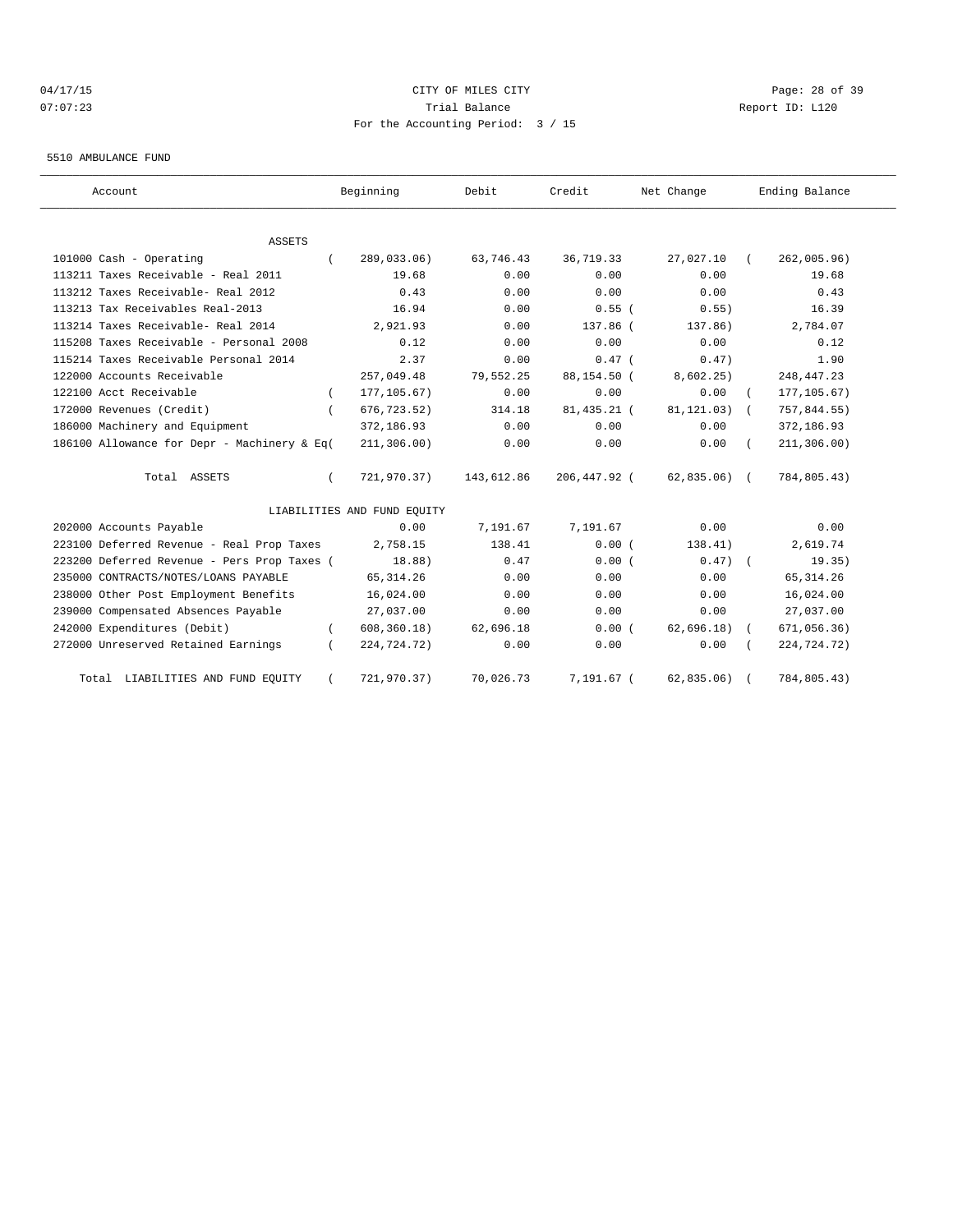# 04/17/15 Page: 29 of 39 07:07:23 Trial Balance Report ID: L120 For the Accounting Period: 3 / 15

5610 AIRPORT OPERATING

| Account                                      | Beginning                   | Debit     | Credit        | Net Change | Ending Balance   |
|----------------------------------------------|-----------------------------|-----------|---------------|------------|------------------|
| <b>ASSETS</b>                                |                             |           |               |            |                  |
| 101000 Cash - Operating<br>$\left($          | 10,694.89)                  | 39,985.30 | 18,878.53     | 21,106.77  | 10,411.88        |
| 101100 Cash-FAA Grant/St Loan-2008           | 6,748.74                    | 0.00      | 0.00          | 0.00       | 6,748.74         |
| 102230 Cash - Surplus/Credit Card Acct       | 669.92                      | 14,481.24 | 10,268.56     | 4,212.68   | 4,882.60         |
| 103000 Petty Cash                            | 100.00                      | 0.00      | 0.00          | 0.00       | 100.00           |
| 113211 Taxes Receivable - Real 2011          | 11.57                       | 0.00      | 0.00          | 0.00       | 11.57            |
| 113212 Taxes Receivable- Real 2012           | 0.65                        | 0.00      | 0.00          | 0.00       | 0.65             |
| 113213 Tax Receivables Real-2013             | 25.40                       | 0.00      | 0.83(         | 0.83)      | 24.57            |
| 113214 Taxes Receivable- Real 2014           | 4,382.90                    | 0.00      | 206.78 (      | 206.78)    | 4,176.12         |
| 115208 Taxes Receivable - Personal 2008      | 0.19                        | 0.00      | 0.00          | 0.00       | 0.19             |
| 115214 Taxes Receivable Personal 2014        | 3.56                        | 0.00      | $0.71$ (      | 0.71)      | 2.85             |
| 122000 Accounts Receivable                   | 381.52                      | 0.00      | 0.00          | 0.00       | 381.52           |
| 132000 Due From Government (Short Term)      | 83, 213.00                  | 0.00      | 0.00          | 0.00       | 83, 213.00       |
| 141000 Prepaid Expense                       | 4,500.00                    | 0.00      | 0.00          | 0.00       | 4,500.00         |
| 172000 Revenues (Credit)<br>$\left($         | 458,077.17)                 | 0.00      | 44,197.98 (   | 44,197.98) | 502,275.15)      |
| 181000 Land                                  | 19,983.00                   | 0.00      | 0.00          | 0.00       | 19,983.00        |
| 182000 Buildings                             | 677,537.00                  | 0.00      | 0.00          | 0.00       | 677,537.00       |
| 182100 Allowance for Depr - Buildings (Cre(  | 337,537.00)                 | 0.00      | 0.00          | 0.00       | 337,537.00)      |
| 184000 Improvements Other Than Buildings     | 8,543,759.48                | 0.00      | 0.00          | 0.00       | 8,543,759.48     |
| 184100 Allowance for Depr - Imp Other Than ( | 2, 207, 093.00              | 0.00      | 0.00          | 0.00       | 2, 207, 093, 00) |
| 186000 Machinery and Equipment               | 836, 463.59                 | 0.00      | 0.00          | 0.00       | 836, 463.59      |
| 186100 Allowance for Depr - Machinery & Eq(  | 313,582.00)                 | 0.00      | 0.00          | 0.00       | 313,582.00)      |
| 188000 Const. Work in Progress-NE Wtr Line   | 27,005.00                   | 0.00      | 0.00          | 0.00       | 27,005.00        |
| Total ASSETS                                 | 6,877,801.46                | 54,466.54 | 73,553.39 (   | 19,086.85) | 6,858,714.61     |
|                                              | LIABILITIES AND FUND EQUITY |           |               |            |                  |
| 202000 Accounts Payable                      | 0.00                        | 10,641.18 | 10,641.18     | 0.00       | 0.00             |
| 223100 Deferred Revenue - Real Prop Taxes    | 4,146.42                    | 207.61    | 0.00(         | 207.61)    | 3,938.81         |
| 223200 Deferred Revenue - Pers Prop Taxes (  | 28.27)                      | 0.71      | 0.00(         | 0.71)      | 28.98)           |
| 235150 LTrm Pay/MT Aeronautics               | 19,684.00                   | 0.00      | 0.00          | 0.00       | 19,684.00        |
| 238000 Other Post Employment Benefits        | 7,870.00                    | 0.00      | 0.00          | 0.00       | 7,870.00         |
| 239000 Compensated Absences Payable          | 3,693.00                    | 0.00      | 0.00          | 0.00       | 3,693.00         |
| 242000 Expenditures (Debit)<br>$\left($      | 394,573.03)                 | 19,354.76 | 476.23 (      | 18,878.53) | 413, 451.56)     |
| 250600 Reserve for Replacement & Depreciat   | 18,913.67                   | 0.00      | 0.00          | 0.00       | 18,913.67        |
| 272000 Unreserved Retained Earnings          | 7,218,095.67                | 0.00      | 0.00          | 0.00       | 7,218,095.67     |
| Total LIABILITIES AND FUND EQUITY            | 6,877,801.46                | 30,204.26 | 11, 117. 41 ( | 19,086.85) | 6,858,714.61     |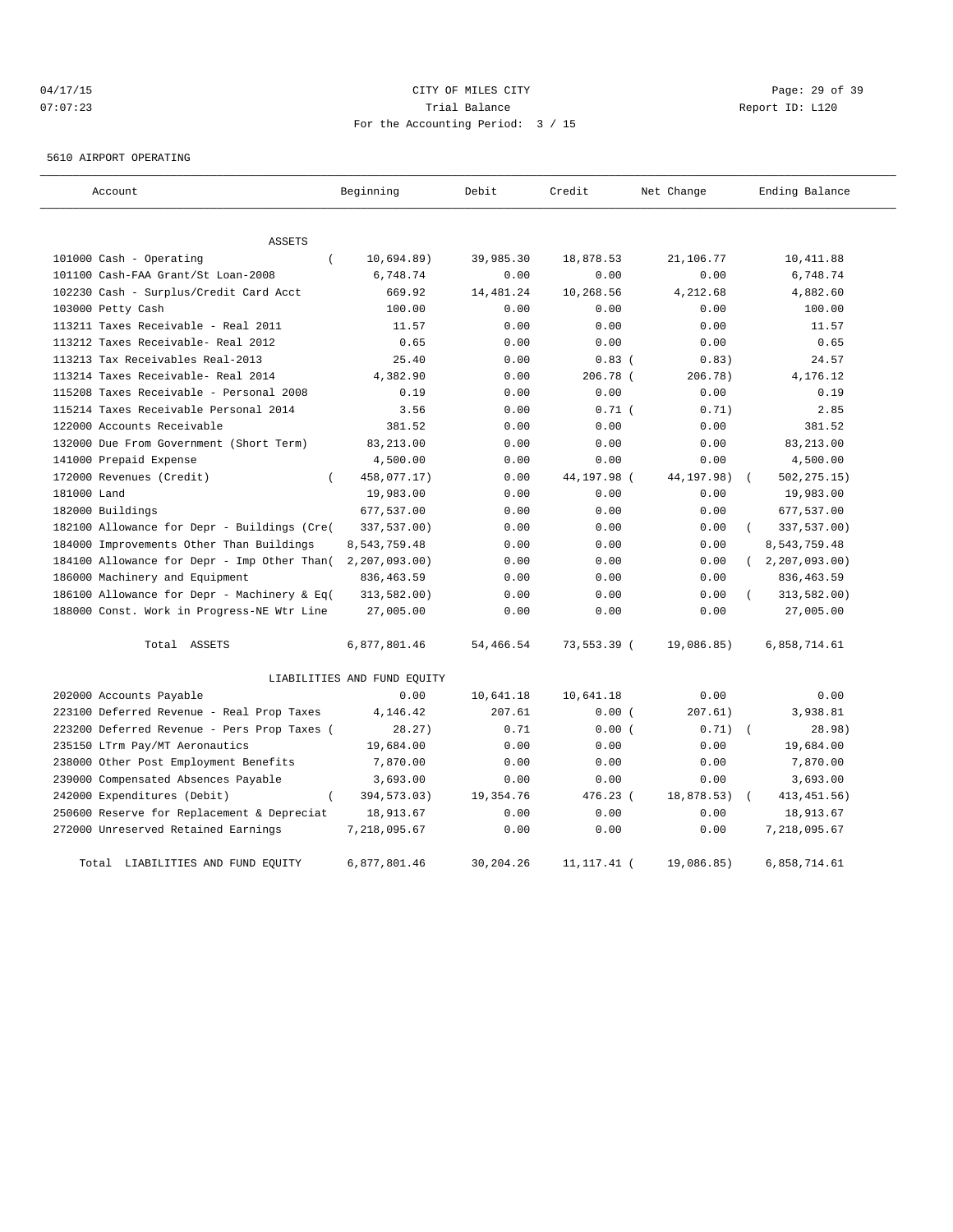# 04/17/15 Page: 30 of 39 07:07:23 Trial Balance Report ID: L120 For the Accounting Period: 3 / 15

#### 6040 PUBLIC WORKS

| Account                              | Beginning                   | Debit     | Credit       | Net Change      | Ending Balance |  |
|--------------------------------------|-----------------------------|-----------|--------------|-----------------|----------------|--|
|                                      |                             |           |              |                 |                |  |
|                                      |                             |           |              |                 |                |  |
| <b>ASSETS</b>                        |                             |           |              |                 |                |  |
| 101000 Cash - Operating              | 104, 217.62                 | 36,337.50 | 12,492.77    | 23,844.73       | 128,062.35     |  |
| 172000 Revenues (Credit)             | 76,770.63)                  | 0.00      | 36,337.50 (  | $36,337.50$ (   | 113, 108.13)   |  |
| Total ASSETS                         | 27,446.99                   | 36,337.50 | 48,830.27 (  | 12,492.77)      | 14,954.22      |  |
|                                      | LIABILITIES AND FUND EOUITY |           |              |                 |                |  |
| 202000 Accounts Payable              | 0.00                        | 1,480.38  | 1,480.38     | 0.00            | 0.00           |  |
| 239000 Compensated Absences Payable  | 13,041.00                   | 0.00      | 0.00         | 0.00            | 13,041.00      |  |
| 242000 Expenditures (Debit)          | 98,696.24)                  | 12,492.77 | 0.00(        | $12,492,77$ ) ( | 111,189.01)    |  |
| 271000 Unreserved Fund Balance       | 16,366.78                   | 0.00      | 0.00         | 0.00            | 16,366.78      |  |
| 272000 Unreserved Retained Earnings  | 96,735.45                   | 0.00      | 0.00         | 0.00            | 96,735.45      |  |
| LIABILITIES AND FUND EOUITY<br>Total | 27,446.99                   | 13,973.15 | $1,480.38$ ( | 12,492.77)      | 14,954.22      |  |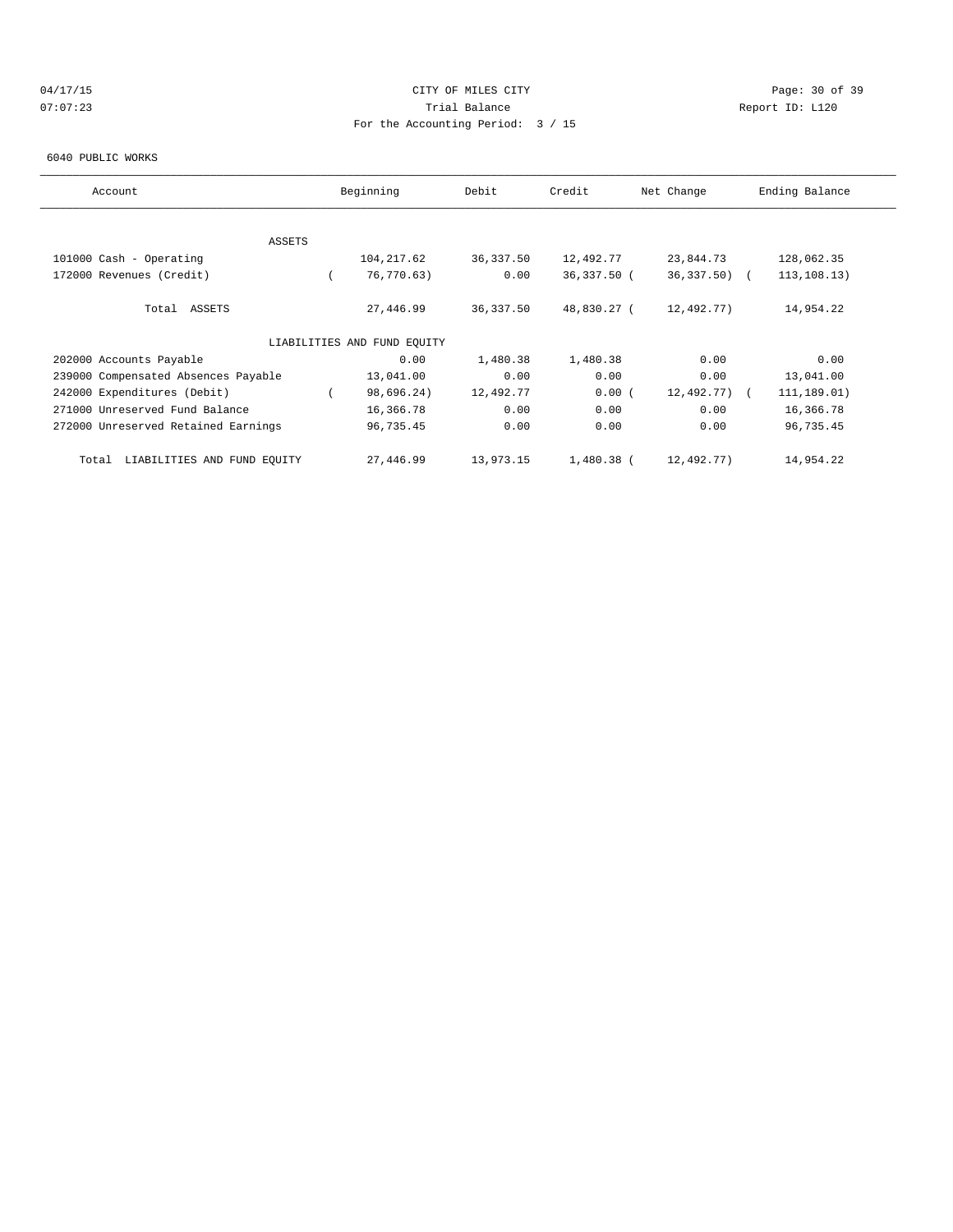# 04/17/15 Page: 31 of 39 07:07:23 Trial Balance Report ID: L120 For the Accounting Period: 3 / 15

# 7370 TBID

| Account                              | Beginning                   | Debit     | Credit    | Net Change | Ending Balance |
|--------------------------------------|-----------------------------|-----------|-----------|------------|----------------|
|                                      |                             |           |           |            |                |
| ASSETS                               |                             |           |           |            |                |
| 101000 Cash - Operating              | 0.00                        | 5,843.00  | 5,843.00  | 0.00       | 0.00           |
|                                      |                             |           |           |            |                |
| Total ASSETS                         | 0.00                        | 5,843.00  | 5,843.00  | 0.00       | 0.00           |
|                                      | LIABILITIES AND FUND EQUITY |           |           |            |                |
| 202000 Accounts Payable              | 0.00                        | 5,843.00  | 5,843.00  | 0.00       | 0.00           |
| 212500 Due to Others                 | 0.00                        | 5,843.00  | 5,843.00  | 0.00       | 0.00           |
| LIABILITIES AND FUND EQUITY<br>Total | 0.00                        | 11,686.00 | 11,686.00 | 0.00       | 0.00           |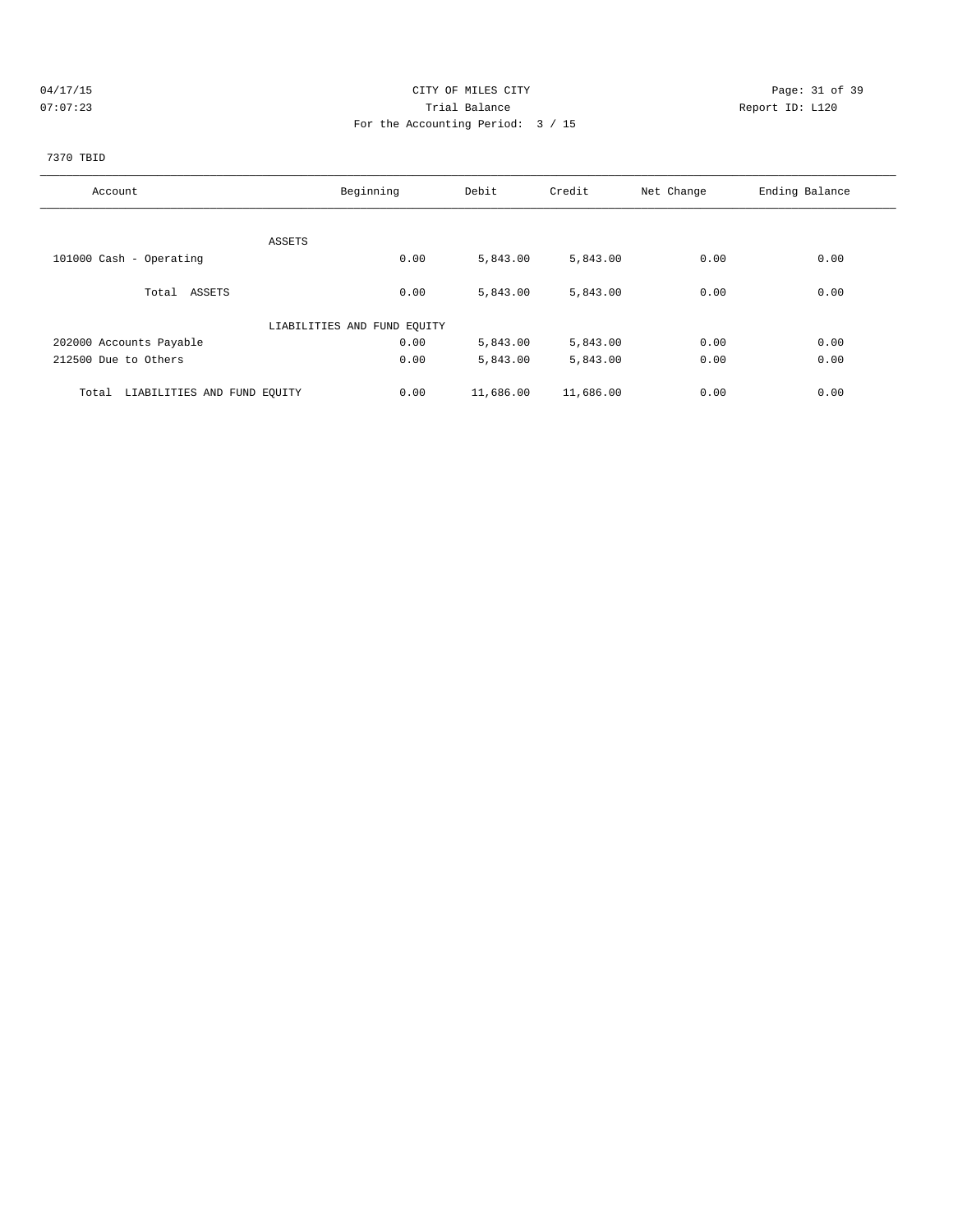| 04/17/15 | CITY OF MILES CITY                | Page: 32 of     |
|----------|-----------------------------------|-----------------|
| 07:07:23 | Trial Balance                     | Report ID: L120 |
|          | For the Accounting Period: 3 / 15 |                 |

7467 Law Enforcement Academy Surcharge

| Account                                   | Beginning                   | Debit    | Credit       | Net Change  | Ending Balance |
|-------------------------------------------|-----------------------------|----------|--------------|-------------|----------------|
|                                           |                             |          |              |             |                |
| ASSETS                                    |                             |          |              |             |                |
| 101000 Cash - Operating                   | 1,101.85                    | 1,474.00 | 2,575.85 (   | 1, 101.85)  | 0.00           |
| Total ASSETS                              | 1,101.85                    | 1,474.00 | $2.575.85$ ( | 1, 101, 85) | 0.00           |
|                                           | LIABILITIES AND FUND EQUITY |          |              |             |                |
| 202000 Accounts Payable                   | 0.00                        | 2,575.85 | 2,575.85     | 0.00        | 0.00           |
| 212200 Due to Federal, Soc Sec & Medicare | 1,101.85                    | 2,575.85 | $1.474.00$ ( | 1, 101.85)  | 0.00           |
| LIABILITIES AND FUND EQUITY<br>Total      | 1,101.85                    | 5,151.70 | $4,049.85$ ( | 1,101.85)   | 0.00           |

Page: 32 of 39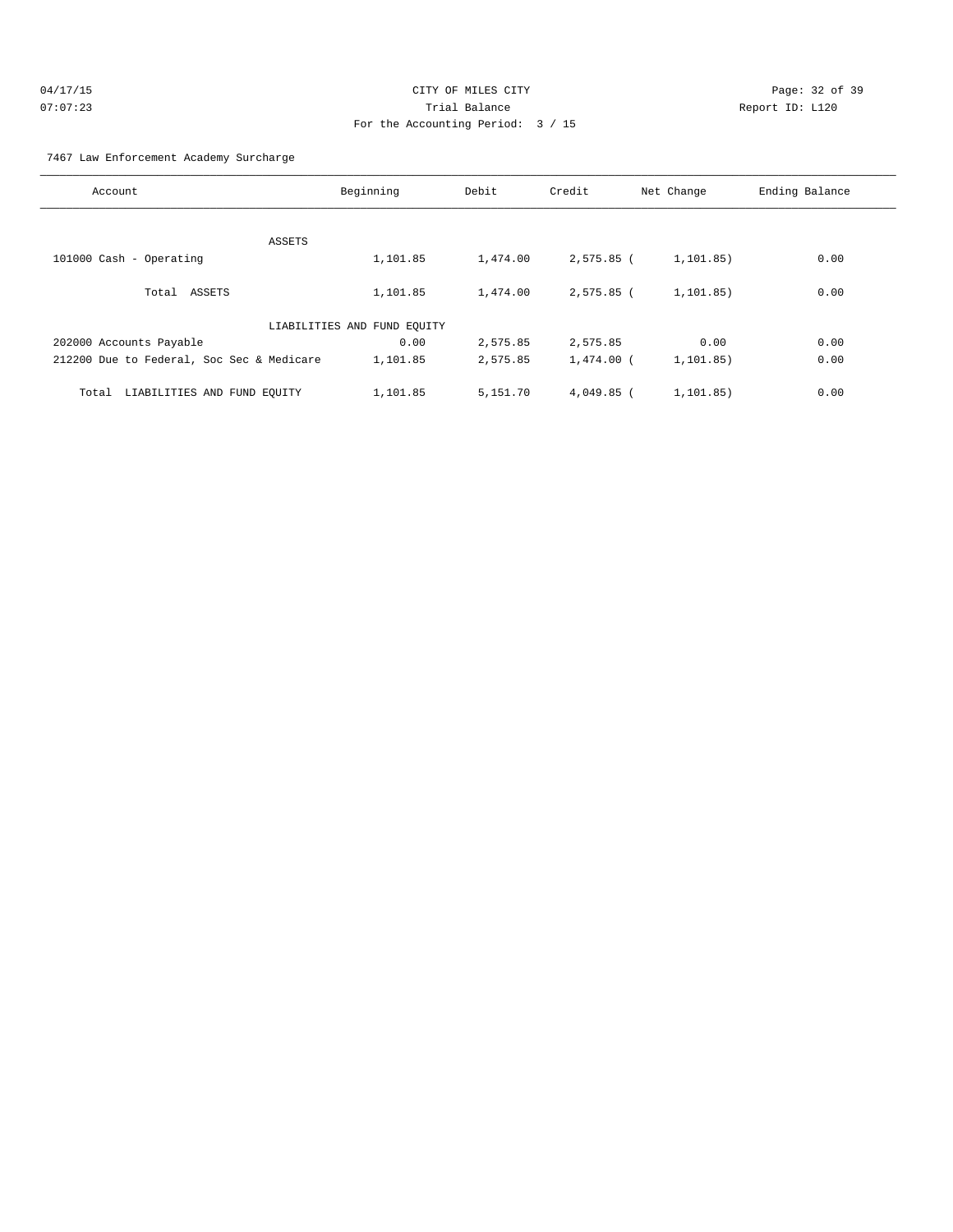| 04/17/15 | CITY OF MILES CITY                | Page: 33 of 39  |
|----------|-----------------------------------|-----------------|
| 07:07:23 | Trial Balance                     | Report ID: L120 |
|          | For the Accounting Period: 3 / 15 |                 |

#### 7471 CIVIL LEGAL ASSIST/VICTIM DOM VIOLENCE PROG

| Account                              | Beginning                   | Debit     | Credit       | Net Change | Ending Balance |
|--------------------------------------|-----------------------------|-----------|--------------|------------|----------------|
| ASSETS                               |                             |           |              |            |                |
| 101000 Cash - Operating              | 1,752.00                    | 3,257.00  | $5,009.00$ ( | 1,752.00)  | 0.00           |
| Total ASSETS                         | 1,752.00                    | 3,257.00  | $5,009.00$ ( | 1,752.00)  | 0.00           |
|                                      | LIABILITIES AND FUND EQUITY |           |              |            |                |
| 202000 Accounts Payable              | 0.00                        | 5,009.00  | 5,009.00     | 0.00       | 0.00           |
| 212500 Due to Others                 | 1,752.00                    | 5,009.00  | $3,257.00$ ( | 1,752.00)  | 0.00           |
| LIABILITIES AND FUND EQUITY<br>Total | 1,752.00                    | 10,018.00 | $8,266.00$ ( | 1,752.00)  | 0.00           |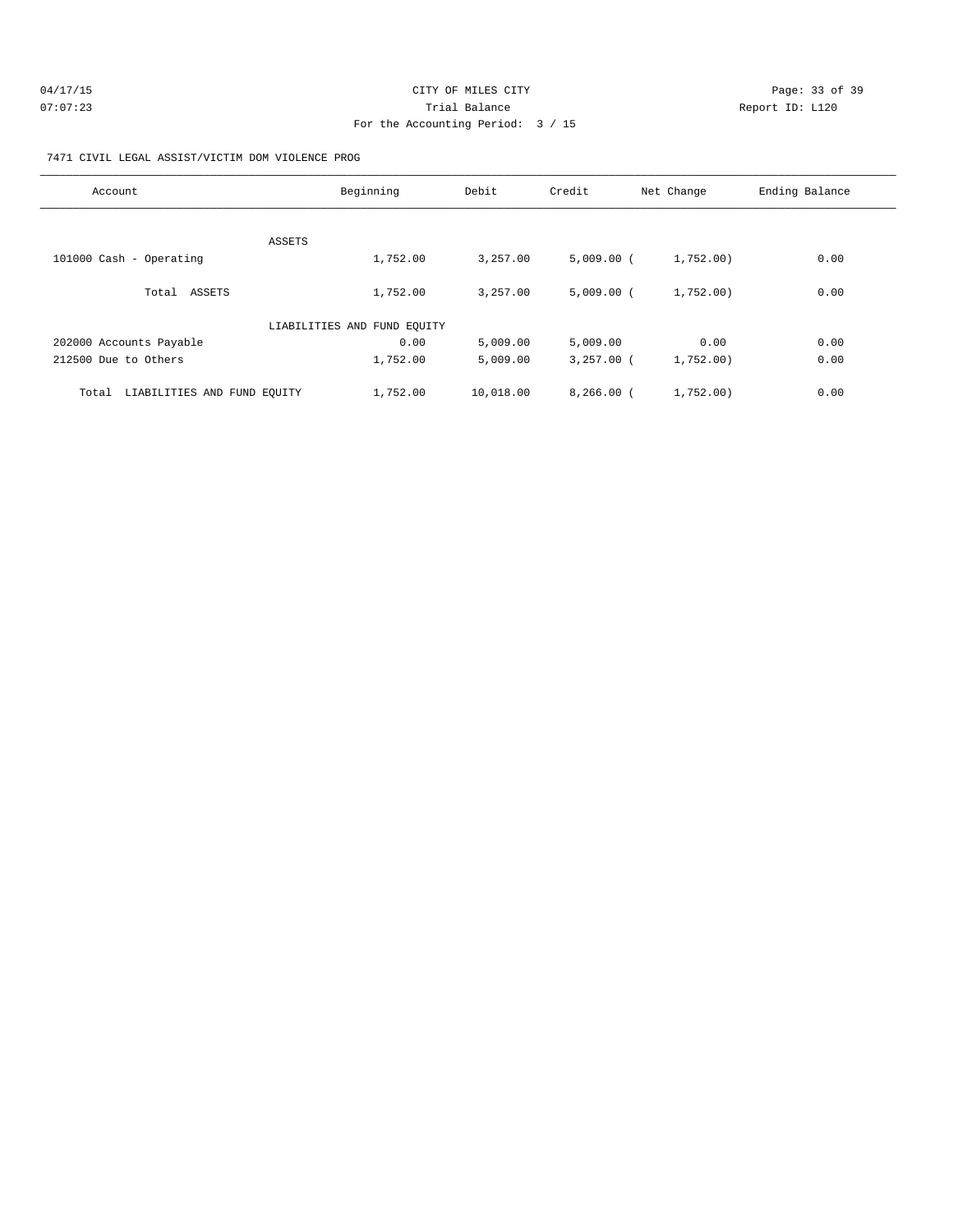# 04/17/15 Page: 34 of 39 07:07:23 Trial Balance Report ID: L120 For the Accounting Period: 3 / 15

#### 7910 PAYROLL FUND

| Account                                   | Beginning                   | Debit       | Credit       | Net Change     | Ending Balance |  |
|-------------------------------------------|-----------------------------|-------------|--------------|----------------|----------------|--|
|                                           |                             |             |              |                |                |  |
| <b>ASSETS</b>                             |                             |             |              |                |                |  |
| 101000 Cash - Operating                   | 107,659.68                  | 433,256.69  | 425,266.88   | 7,989.81       | 115,649.49     |  |
|                                           |                             |             |              |                |                |  |
| Total ASSETS                              | 107,659.68                  | 433,256.69  | 425,266.88   | 7,989.81       | 115,649.49     |  |
|                                           |                             |             |              |                |                |  |
|                                           | LIABILITIES AND FUND EQUITY |             |              |                |                |  |
| 201000 Warrants Payable                   | 76,928.50                   | 87,841.16   | 126,562.16   | 38,721.00      | 115,649.50     |  |
| 212200 Due to Federal, Soc Sec & Medicare | 0.00                        | 61,650.22   | 61,650.22    | 0.00           | 0.00           |  |
| 212202 Due to State Unemployment          | 3,008.54                    | 4,419.35    | 1,410.80 (   | $3,008.55$ ) ( | 0.01)          |  |
| 212203 Due to Worker's Compensation       | 27,722.64                   | 40,947.79   | 13,225.15 (  | 27.722.64)     | 0.00           |  |
| 212204 Due to State Income Tax            | 0.00                        | 13,441.00   | 13,441.00    | 0.00           | 0.00           |  |
| 212205 due to MPORS-GABA                  | 0.00                        | 13,665.35   | 13,665.35    | 0.00           | 0.00           |  |
| 212207 Due to AFLAC, AFLAC PRETAX         | 0.00                        | 429.63      | 429.63       | 0.00           | 0.00           |  |
| 212208 Due to Health Ins, Dental, Vision  | 0.00                        | 56,651.55   | 56,651.55    | 0.00           | 0.00           |  |
| 212209 Due to PERS Retirement             | 0.00                        | 30,569.65   | 30,569.65    | 0.00           | 0.00           |  |
| 212210 Due to FURS-GABA Retirement        | 0.00                        | 11,596.77   | 11,596.77    | 0.00           | 0.00           |  |
| Total LIABILITIES AND FUND EQUITY         | 107,659.68                  | 321, 212.47 | 329, 202. 28 | 7,989.81       | 115,649.49     |  |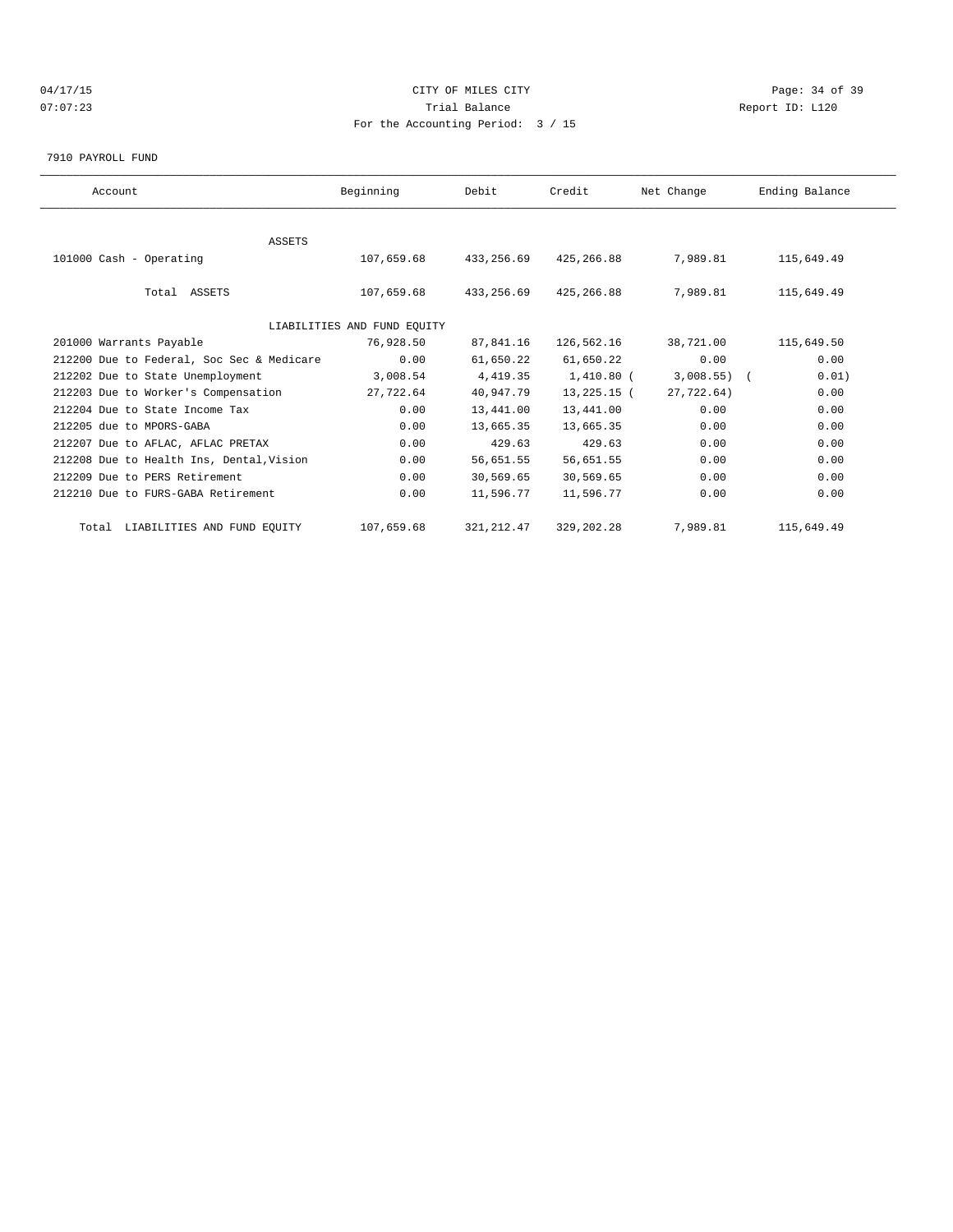| 04/17/15 | CITY OF MILES CITY                | Page: 35 of 39  |
|----------|-----------------------------------|-----------------|
| 07:07:23 | Trial Balance                     | Report ID: L120 |
|          | For the Accounting Period: 3 / 15 |                 |
|          |                                   |                 |

#### 7930 CLAIMS FUND

| Account                              | Beginning                   | Debit       | Credit      | Net Change | Ending Balance |
|--------------------------------------|-----------------------------|-------------|-------------|------------|----------------|
| ASSETS                               |                             |             |             |            |                |
| 101000 Cash - Operating              | 144,284.55                  | 295,370.87  | 283, 450.37 | 11,920.50  | 156,205.05     |
| ASSETS<br>Total                      | 144,284.55                  | 295, 370.87 | 283, 450.37 | 11,920.50  | 156,205.05     |
|                                      | LIABILITIES AND FUND EOUITY |             |             |            |                |
| 201000 Warrants Payable              | 144,284.55                  | 283,450.37  | 295, 370.87 | 11,920.50  | 156,205.05     |
| LIABILITIES AND FUND EQUITY<br>Total | 144,284.55                  | 283, 450.37 | 295, 370.87 | 11,920.50  | 156,205.05     |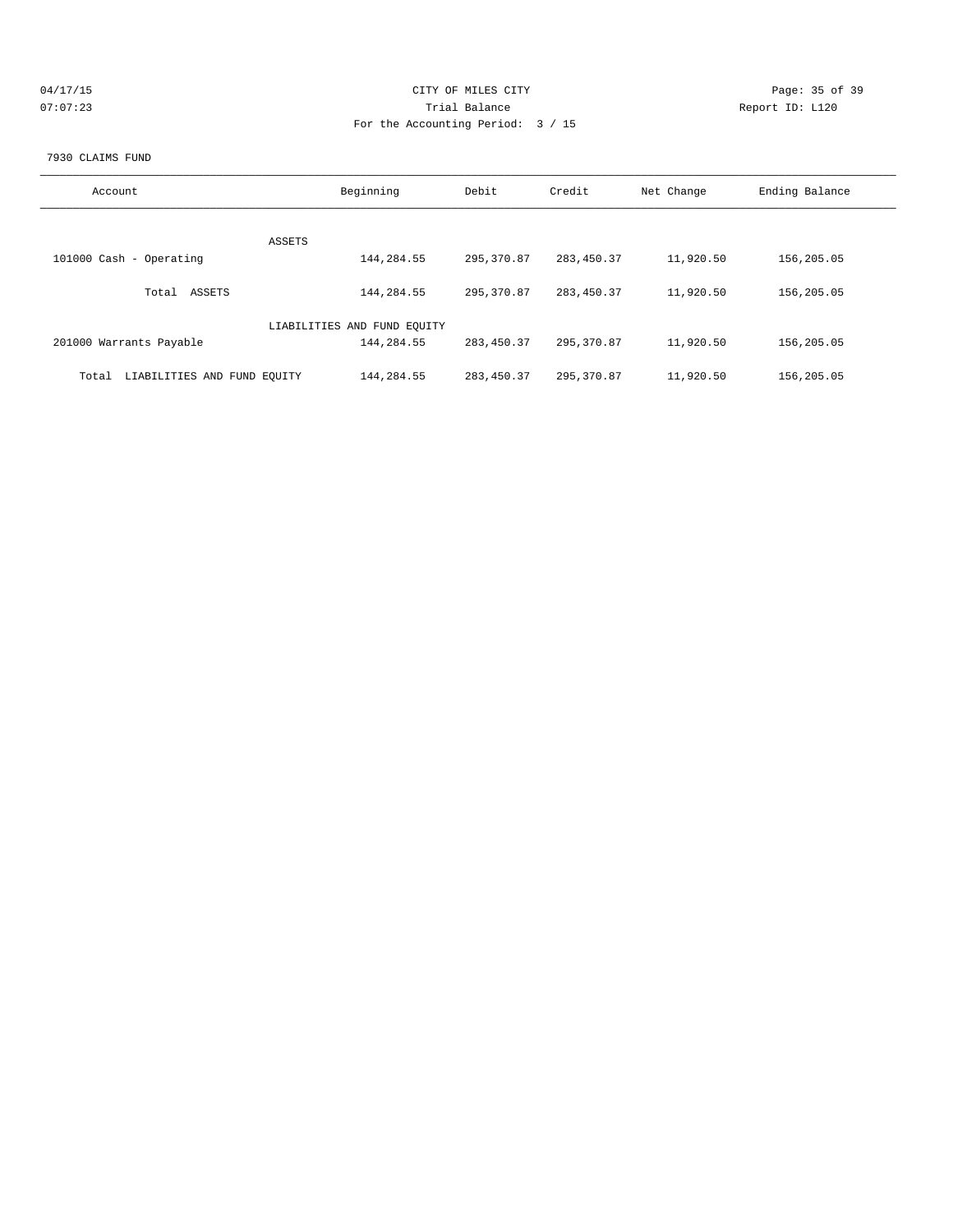| 04/17/15 | CITY OF MILES CITY                | Page: $36o$     |
|----------|-----------------------------------|-----------------|
| 07:07:23 | Trial Balance                     | Report ID: L120 |
|          | For the Accounting Period: 3 / 15 |                 |

Page: 36 of 39

#### 7980 CUSTER CO WATER & SEWER DISTRICT

| Account                                 | Beginning                   | Debit       | Credit        | Net Change | Ending Balance |
|-----------------------------------------|-----------------------------|-------------|---------------|------------|----------------|
|                                         |                             |             |               |            |                |
|                                         | ASSETS                      |             |               |            |                |
| 101000 Cash - Operating                 | 0.00                        | 13,723.72   | 13,723.72     | 0.00       | 0.00           |
| 122000 Accounts Receivable              | 15,518.59                   | 13,475.39   | 13,943.72 (   | 468.33)    | 15,050.26      |
| Total ASSETS                            | 15,518.59                   | 27, 199, 11 | 27,667.44 (   | 468.33)    | 15,050.26      |
|                                         | LIABILITIES AND FUND EQUITY |             |               |            |                |
| 202000 Accounts Payable                 | 0.00                        | 13,723.72   | 13,723.72     | 0.00       | 0.00           |
| 211020 Due to Custer Water & Sewer Dist | 15,518.59                   | 13,943.72   | 13,475.39 (   | 468.33)    | 15,050.26      |
| LIABILITIES AND FUND EQUITY<br>Total    | 15,518.59                   | 27,667.44   | 27, 199. 11 ( | 468.33)    | 15,050.26      |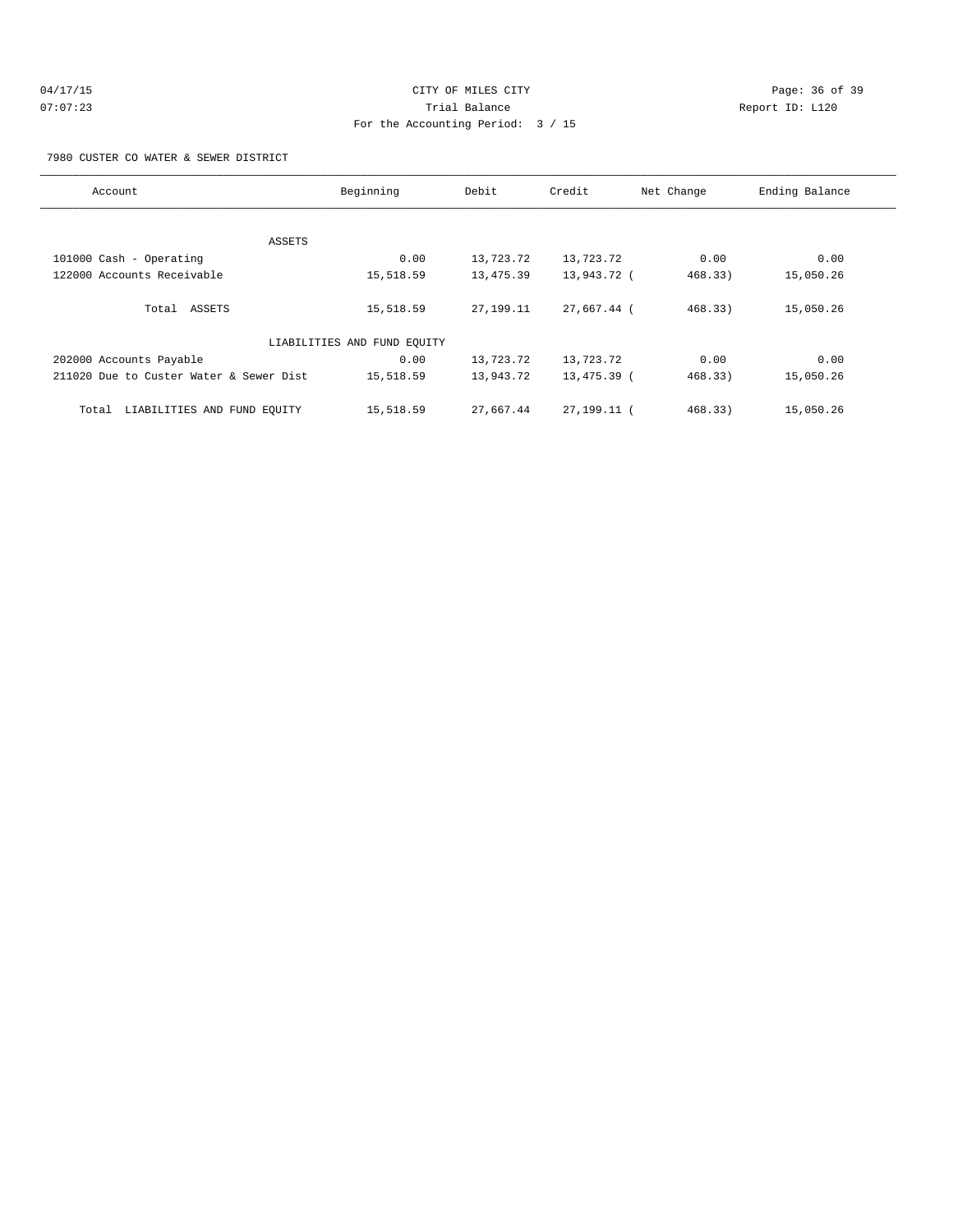| 04/17/15 | CITY OF MILES CITY                | Page: 37 of 39  |
|----------|-----------------------------------|-----------------|
| 07:07:23 | Trial Balance                     | Report ID: L120 |
|          | For the Accounting Period: 3 / 15 |                 |

7981 Interest Clearing

| Account                              | Beginning | Debit    | Credit   | Net Change | Ending Balance |
|--------------------------------------|-----------|----------|----------|------------|----------------|
| ASSETS                               |           |          |          |            |                |
| 101000 Cash - Operating              | 0.00      | 1,225.22 | 1,225.22 | 0.00       | 0.00           |
| ASSETS<br>Total                      | 0.00      | 1,225.22 | 1,225.22 | 0.00       | 0.00           |
| LIABILITIES AND FUND EQUITY          |           |          |          |            |                |
| 212500 Due to Others                 | 0.00      | 1,225.22 | 1,225.22 | 0.00       | 0.00           |
| LIABILITIES AND FUND EQUITY<br>Total | 0.00      | 1,225.22 | 1,225.22 | 0.00       | 0.00           |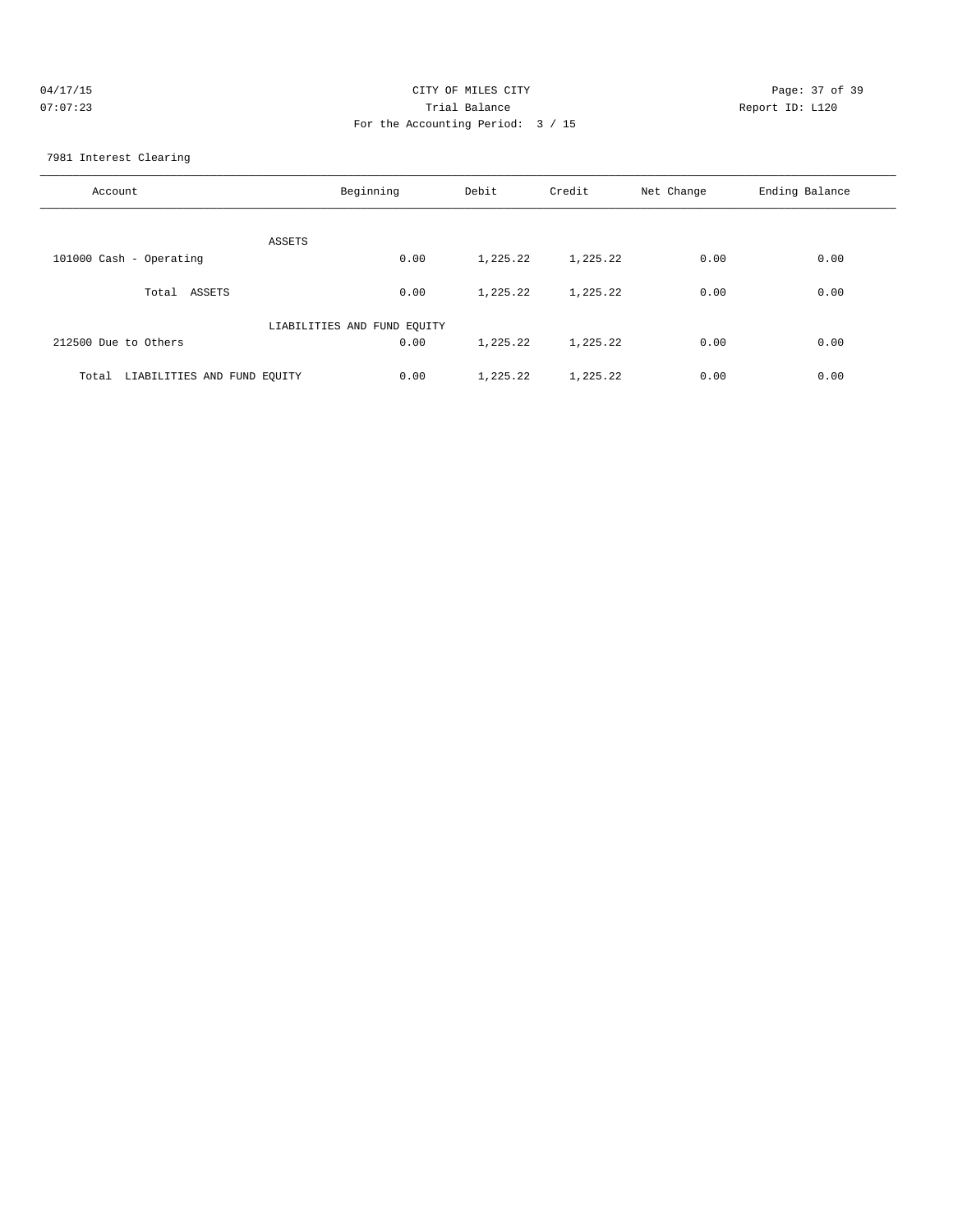# 04/17/15 Page: 38 of 39 07:07:23 Trial Balance Report ID: L120 For the Accounting Period: 3 / 15

#### 9000 GENERAL FIXED ASSETS GROUP OF ACCOUNTS FUND

| Account                                                    | Beginning                   | Debit | Credit | Net Change | Ending Balance  |
|------------------------------------------------------------|-----------------------------|-------|--------|------------|-----------------|
|                                                            |                             |       |        |            |                 |
| ASSETS                                                     |                             |       |        |            |                 |
| 181000 Land                                                | 526,599.00                  | 0.00  | 0.00   | 0.00       | 526,599.00      |
| 182000 Buildings                                           | 1,986,836.00                | 0.00  | 0.00   | 0.00       | 1,986,836.00    |
| 182100 Allowance for Depr - Buildings (Cre(                | 684,991.00)                 | 0.00  | 0.00   | 0.00       | 684,991.00)     |
| 186000 Machinery and Equipment                             | 3,038,732.00                | 0.00  | 0.00   | 0.00       | 3,038,732.00    |
| 186100 Allowance for Depr - Machinery & Eq(                | 1,463,750.00)               | 0.00  | 0.00   | 0.00       | 1,463,750.00)   |
| 187000 Infrastructure                                      | 33,670,108.00               | 0.00  | 0.00   | 0.00       | 33,670,108.00   |
| 187100 Allowance For Depreciation - Infras( 16,321,771.00) |                             | 0.00  | 0.00   | 0.00       | (16,321,771.00) |
| Total ASSETS                                               | 20,751,763.00               | 0.00  | 0.00   | 0.00       | 20, 751, 763.00 |
|                                                            | LIABILITIES AND FUND EQUITY |       |        |            |                 |
| 280000 INVESTMENT IN GENERAL FIXED ASSETS                  | 20,751,763.00               | 0.00  | 0.00   | 0.00       | 20, 751, 763.00 |
| LIABILITIES AND FUND EQUITY<br>Total                       | 20,751,763.00               | 0.00  | 0.00   | 0.00       | 20, 751, 763.00 |